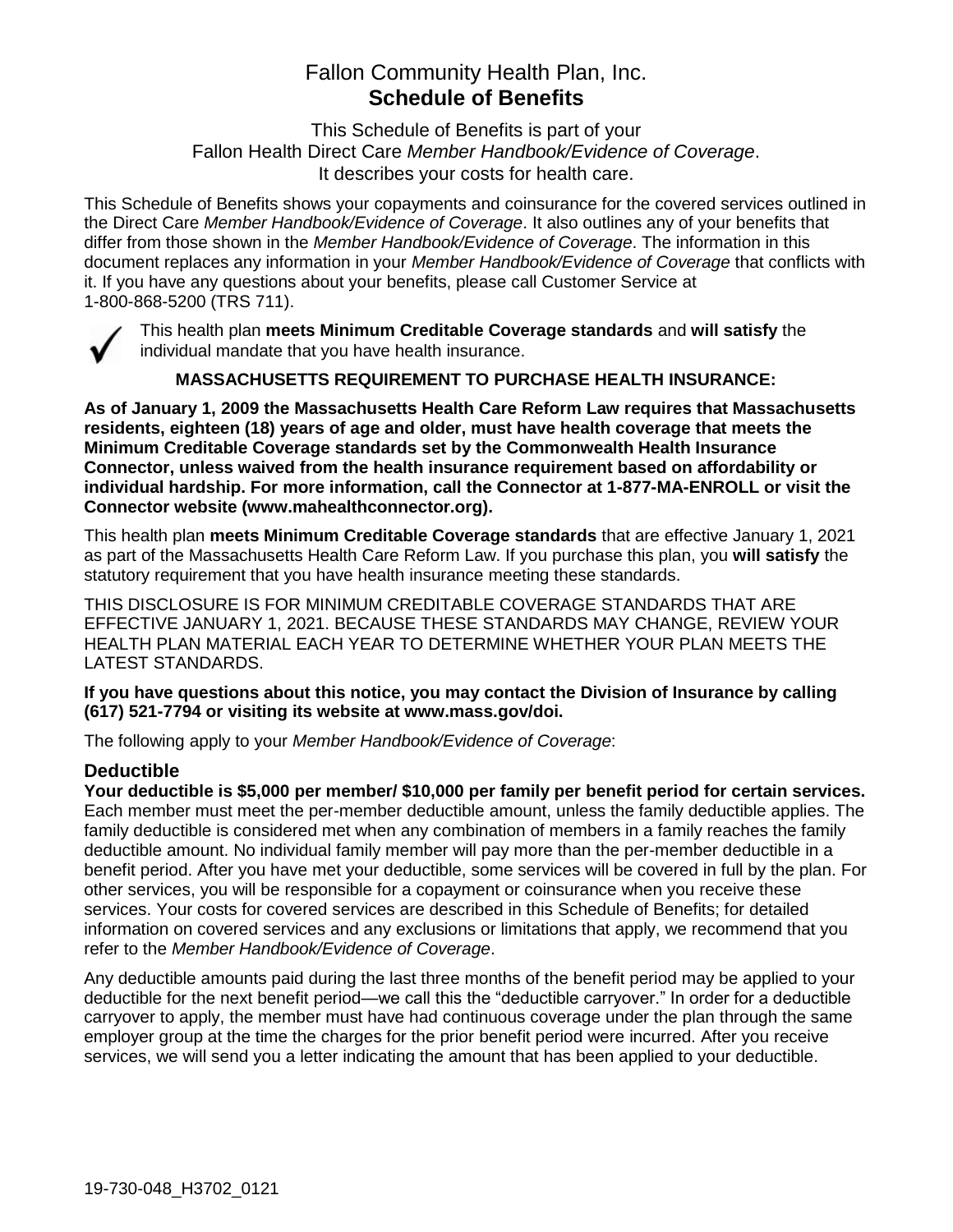#### **Out-of-pocket maximum**

There is a limit to your out-of-pocket costs each benefit period. This is called your out-of-pocket maximum. The out-of-pocket maximum includes your deductible, coinsurance and copayments you pay. It does not include your plan premium. **Your out-of-pocket maximum is \$8,550 per member or \$17,100 per family**. Each member must meet the per-member out-of-pocket maximum, unless the family out-of-pocket maximum applies. The family out-of-pocket maximum is considered met when any combination of members in a family reaches the family out-of-pocket maximum. Please note that once any one member in a family accumulates **\$8,550** in out-of-pocket costs, that family member's out-ofpocket maximum is considered met, and that family member will have no additional out-of-pocket costs for the remainder of the benefit period.

#### **Domestic partner coverage**

You may include a domestic partner and his/her dependents under your family coverage. A domestic partner is defined as a partner of the same or opposite sex whom you have registered with your employer for eligibility for benefits, and have included under your family coverage for health insurance.

#### **It Fits! ™ benefit**

Your contract includes coverage for services provided under the It Fits! ™ program to a maximum of \$150.

#### **SmartShopper program**

Your contract includes coverage for services provided under the SmartShopper program. Please go to the Fallon Health website at www.fallonhealth.org and visit the member portal for details.

#### **Covered services**

The following chart shows your costs for covered services. These costs apply to the services in the **Description of benefits** section of your *Member Handbook/Evidence of Coverage*. In summary, your responsibilities are as follows: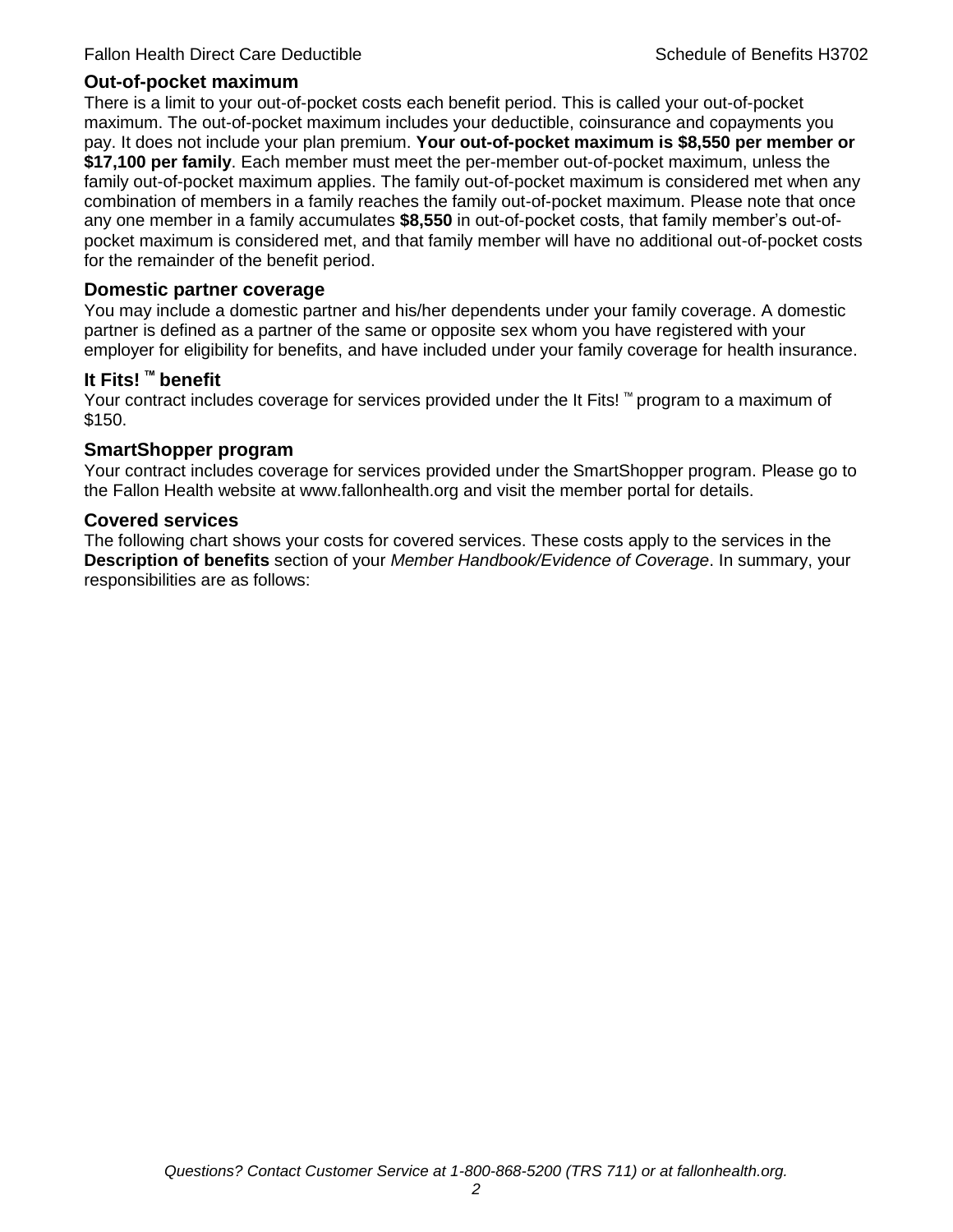Fallon Health Direct Care Deductible **Schedule of Benefits H3702** Schedule of Benefits H3702

| <b>Covered services</b>                                                                 | <b>Benefits</b>                                            |
|-----------------------------------------------------------------------------------------|------------------------------------------------------------|
| <b>Ambulance services</b>                                                               |                                                            |
| 1. Ambulance transportation for an emergency                                            | Covered in full after you meet<br>your deductible          |
| 2. Ambulance transportation for non-emergency situations, when<br>medically necessary   | Covered in full after you meet<br>your deductible          |
| <b>Autism services</b>                                                                  |                                                            |
| Prior authorization required                                                            |                                                            |
| 1. Habilitative and rehabilitative care                                                 | \$60 copayment per visit after<br>you meet your deductible |
| 2. Applied behavior analysis when supervised by a board certified<br>behavioral analyst | Covered in full                                            |
| Therapeutic care, services including speech, physical and<br>3.<br>occupational therapy | \$60 copayment per visit after<br>you meet your deductible |
| Durable medical equipment and prosthetic/orthotic devices                               |                                                            |
| Referral and prior authorization required for most services                             |                                                            |
| The purchase or rental of durable medical equipment and<br>1.                           | 30% coinsurance after you                                  |
| prosthetic/orthotic devices (including the fitting, preparing, repairing                | meet your deductible                                       |
| and modifying of the appliance)                                                         |                                                            |
| 2. Scalp hair prosthesis (wigs) for individuals who have suffered hair                  | 30% coinsurance after you                                  |
| loss as a result of the treatment of any form of cancer or leukemia.                    | meet your deductible                                       |
| Coverage is provided for one scalp hair prosthetic (wig) per member                     |                                                            |
| per benefit period when the prosthesis is determined to be                              |                                                            |
| medically necessary by a plan physician and the plan.                                   |                                                            |
| 3. Breast prosthesis that is medically necessary after a covered                        | 30% coinsurance after you                                  |
| reconstructive surgery following a mastectomy                                           | meet your deductible                                       |
| 4. Prosthetic limbs which replace, in whole or in part, an arm or leg                   | 20% coinsurance after you                                  |
|                                                                                         | meet your deductible                                       |
| Insulin pump and insulin pump supplies<br>5.                                            | Covered in full                                            |
| 6. Breast pumps                                                                         | Covered in full                                            |
| 7. Up to \$2,000 per ear for hearing aid device only, every 36 months                   | 30% coinsurance after you                                  |
| (must be 21 years of age or younger)                                                    | meet your deductible                                       |
| Related services and supplies for hearing aids (not subject to                          |                                                            |
| the \$2,000 limit)                                                                      |                                                            |
| 8. Medical and surgical supplies                                                        | Covered in full after you meet                             |
|                                                                                         | your deductible                                            |
| <b>Emergency and urgent care</b>                                                        |                                                            |
| 1. Emergency room visits                                                                | \$1,200 copayment per visit                                |
|                                                                                         | after you meet your                                        |
|                                                                                         | deductible                                                 |
| 2. Emergency room visits when you are admitted to an observation                        | Covered in full after you meet                             |
| room                                                                                    | your deductible                                            |
| 3. Urgent care visits in a doctor's office or at an urgent care facility                | \$100 copayment per visit                                  |
|                                                                                         | after you meet your                                        |
|                                                                                         | deductible                                                 |
|                                                                                         |                                                            |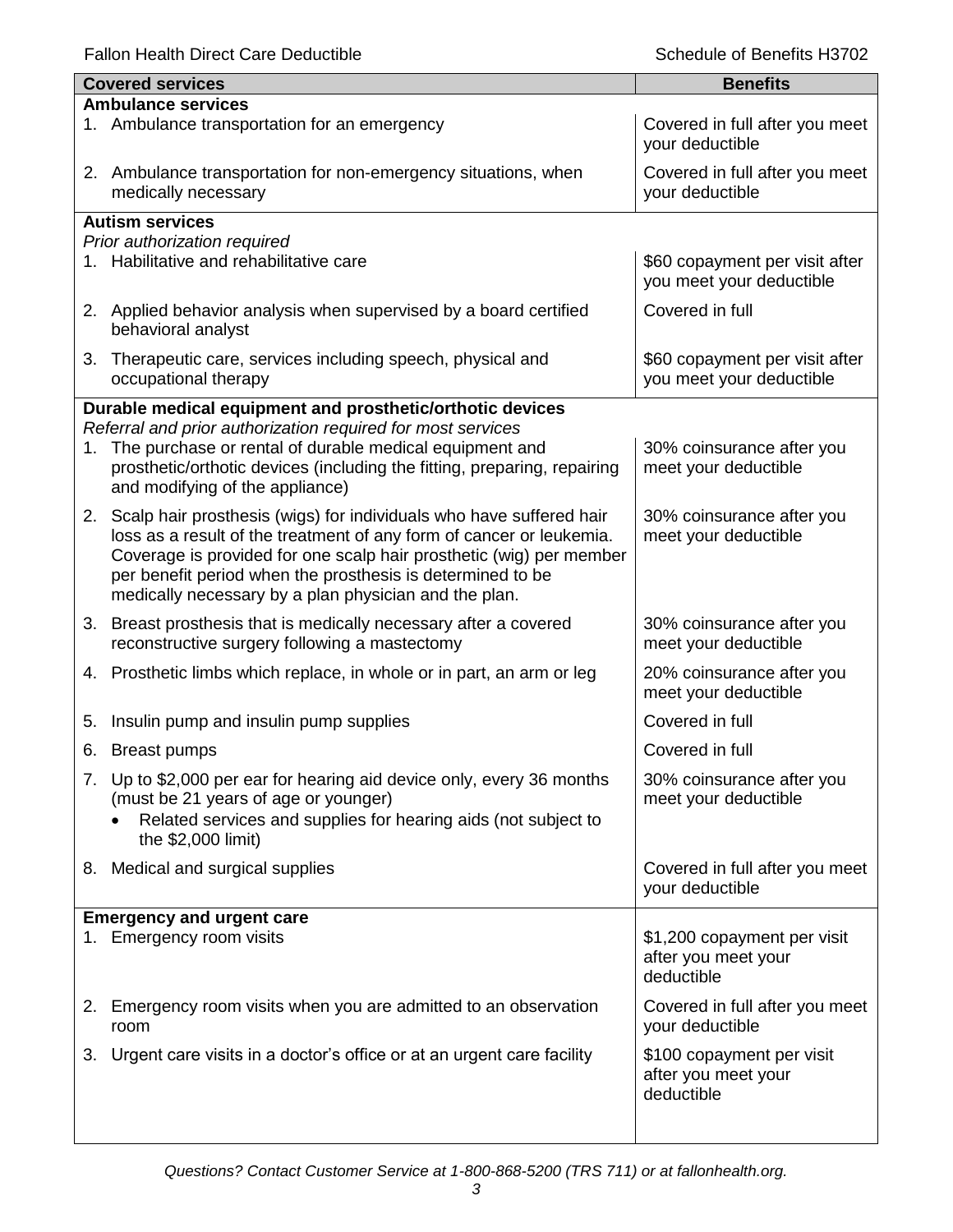| for up to a 14-day supply                                                                                                                     |  |  |
|-----------------------------------------------------------------------------------------------------------------------------------------------|--|--|
| \$5 copayment per visit after<br>you meet your deductible                                                                                     |  |  |
|                                                                                                                                               |  |  |
| Covered in full after you meet                                                                                                                |  |  |
| Covered in full after you meet                                                                                                                |  |  |
|                                                                                                                                               |  |  |
| Covered in full after you meet                                                                                                                |  |  |
| Covered in full after you meet                                                                                                                |  |  |
| Covered in full after you meet                                                                                                                |  |  |
|                                                                                                                                               |  |  |
| Covered in full after you meet                                                                                                                |  |  |
|                                                                                                                                               |  |  |
| admission after you meet                                                                                                                      |  |  |
|                                                                                                                                               |  |  |
| Referral and prior authorization required (unless provided by a Reliant Medical Group specialist and you<br>have a Reliant Medical Group PCP) |  |  |
| \$60 copayment per visit with<br>providers after you meet your                                                                                |  |  |
| \$90 copayment per visit with<br>a specialist after you meet                                                                                  |  |  |
|                                                                                                                                               |  |  |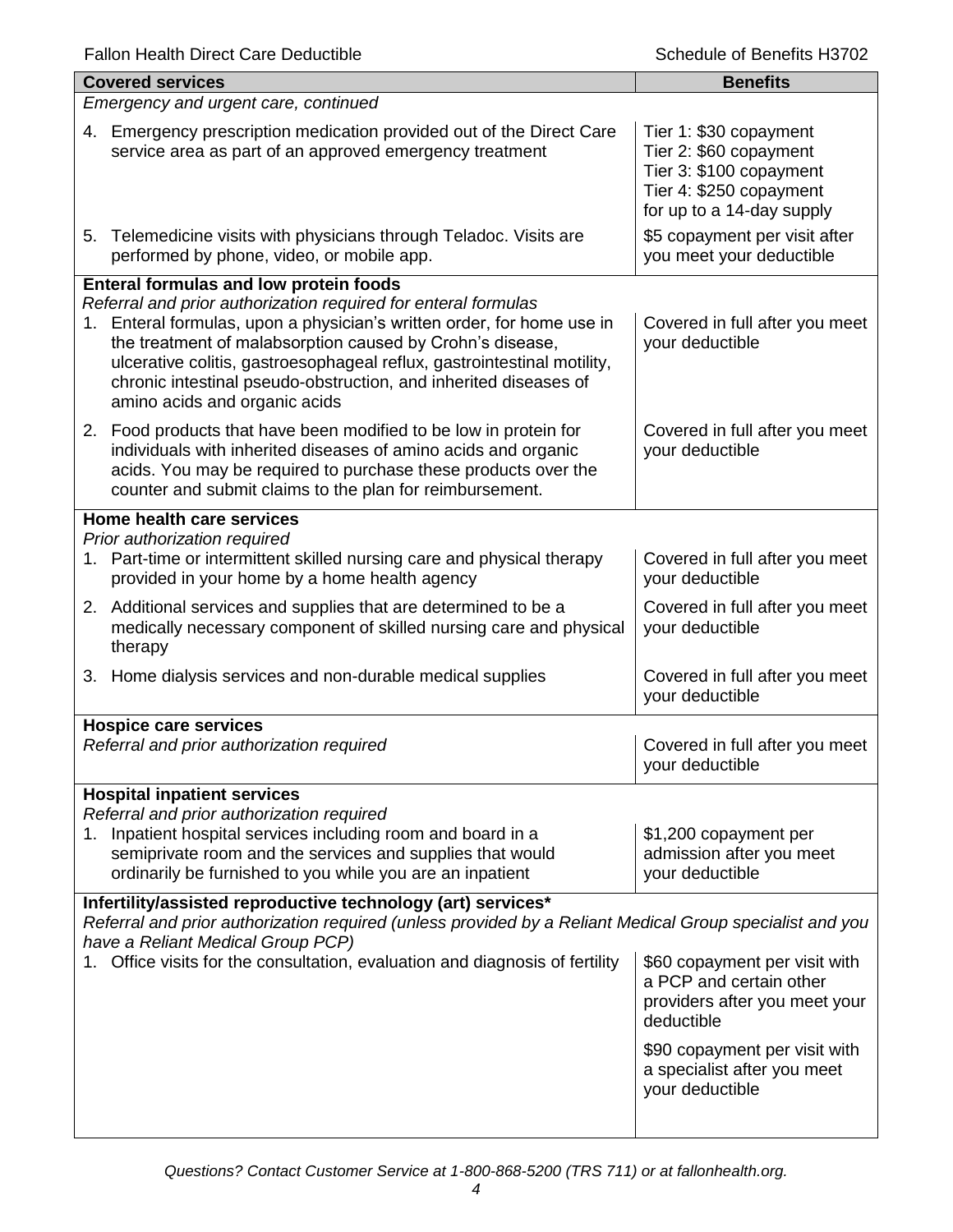| <b>Covered services</b>                                                                                                                                                                                                                                                                                                                                                                                                                                                                                                                                                                                                                                                                                                                                                                                                                                                                                                                                                                                                                                                                                                                           | <b>Benefits</b>                                                          |
|---------------------------------------------------------------------------------------------------------------------------------------------------------------------------------------------------------------------------------------------------------------------------------------------------------------------------------------------------------------------------------------------------------------------------------------------------------------------------------------------------------------------------------------------------------------------------------------------------------------------------------------------------------------------------------------------------------------------------------------------------------------------------------------------------------------------------------------------------------------------------------------------------------------------------------------------------------------------------------------------------------------------------------------------------------------------------------------------------------------------------------------------------|--------------------------------------------------------------------------|
| Infertility/assisted reproductive technology (art) services*, continued                                                                                                                                                                                                                                                                                                                                                                                                                                                                                                                                                                                                                                                                                                                                                                                                                                                                                                                                                                                                                                                                           |                                                                          |
| 2. Diagnostic laboratory services                                                                                                                                                                                                                                                                                                                                                                                                                                                                                                                                                                                                                                                                                                                                                                                                                                                                                                                                                                                                                                                                                                                 | \$200 copayment after you<br>meet your deductible                        |
| 3. Diagnostic X-ray services                                                                                                                                                                                                                                                                                                                                                                                                                                                                                                                                                                                                                                                                                                                                                                                                                                                                                                                                                                                                                                                                                                                      | \$200 copayment after you<br>meet your deductible                        |
| 4. Artificial insemination, such as intrauterine insemination (IUI)                                                                                                                                                                                                                                                                                                                                                                                                                                                                                                                                                                                                                                                                                                                                                                                                                                                                                                                                                                                                                                                                               | Covered in full after you meet<br>your deductible                        |
| 5. Assisted reproductive technologies* except for those services listed<br>below                                                                                                                                                                                                                                                                                                                                                                                                                                                                                                                                                                                                                                                                                                                                                                                                                                                                                                                                                                                                                                                                  | Covered in full after you meet<br>your deductible                        |
| 6. Assisted reproductive technologies for:<br>In vitro fertilization (IVF-ET)<br>Gamete intrafallopian transfer (GIFT)<br>Zygote intrafallopian transfer (ZIFT)                                                                                                                                                                                                                                                                                                                                                                                                                                                                                                                                                                                                                                                                                                                                                                                                                                                                                                                                                                                   | \$250 copayment per<br>procedure after you meet<br>your deductible       |
| 7. Sperm, egg, and/or inseminated egg procurement, assisted<br>hatching, cryopreservation, processing and banking for plan<br>members in active infertility treatment to the extent that such costs<br>are not covered by the donor's insurer                                                                                                                                                                                                                                                                                                                                                                                                                                                                                                                                                                                                                                                                                                                                                                                                                                                                                                     | Covered in full after you meet<br>your deductible                        |
| * See the Description of benefits section of your Member Handbook/<br>Evidence of Coverage for a list of covered infertility/ART services.                                                                                                                                                                                                                                                                                                                                                                                                                                                                                                                                                                                                                                                                                                                                                                                                                                                                                                                                                                                                        |                                                                          |
| <b>Maternity services</b>                                                                                                                                                                                                                                                                                                                                                                                                                                                                                                                                                                                                                                                                                                                                                                                                                                                                                                                                                                                                                                                                                                                         |                                                                          |
| Obstetrical services including prenatal, childbirth, postnatal and<br>1.<br>postpartum care                                                                                                                                                                                                                                                                                                                                                                                                                                                                                                                                                                                                                                                                                                                                                                                                                                                                                                                                                                                                                                                       | Prenatal: \$60 copayment<br>(first visit only)                           |
|                                                                                                                                                                                                                                                                                                                                                                                                                                                                                                                                                                                                                                                                                                                                                                                                                                                                                                                                                                                                                                                                                                                                                   | Postnatal: \$60 copayment<br>per visit after you meet your<br>deductible |
| Inpatient maternity and newborn child care for a minimum of 48<br>2.<br>hours of care following a vaginal delivery, or 96 hours of care<br>following a Caesarean section delivery, including charges for the<br>following services when provided during an inpatient maternity<br>admission: childbirth, nursery charges, circumcision, routine<br>examination, hearing screening and medically necessary treatments<br>of congenital defects, birth abnormalities or premature birth. The<br>covered length of stay may be reduced if the mother and the<br>attending physician agree upon an earlier discharge. If you or your<br>newborn are discharged earlier, you are covered for home visits,<br>parent education, assistance and training in breast or bottle feeding<br>and the performance of any necessary and appropriate clinical<br>tests; provided, however that the first home visit shall be conducted<br>by a registered nurse, physician or certified nurse midwife; and<br>provided further, that any subsequent home visit determined to be<br>clinically necessary shall be provided by a licensed health care<br>provider. | \$1,200 copayment per<br>admission after you meet<br>your deductible     |
| (Fallon Health members are eligible for childbirth classes (refresher class<br>or siblings class))                                                                                                                                                                                                                                                                                                                                                                                                                                                                                                                                                                                                                                                                                                                                                                                                                                                                                                                                                                                                                                                | Covered in full through<br>member reimbursement                          |
|                                                                                                                                                                                                                                                                                                                                                                                                                                                                                                                                                                                                                                                                                                                                                                                                                                                                                                                                                                                                                                                                                                                                                   |                                                                          |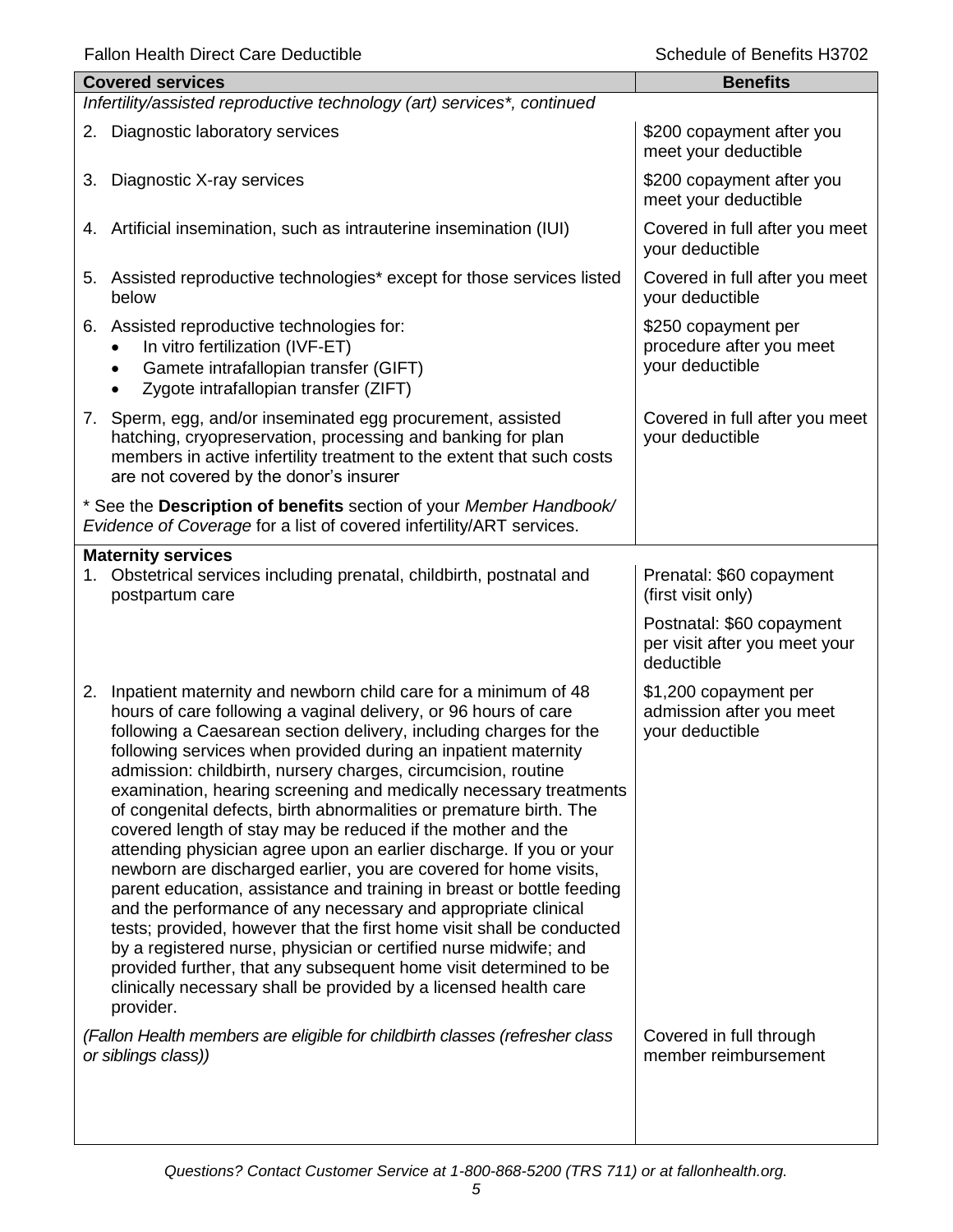|                    | <b>Covered services</b>                                                                                                                                                                                                                                                                                                                                                                 | <b>Benefits</b>                                            |  |
|--------------------|-----------------------------------------------------------------------------------------------------------------------------------------------------------------------------------------------------------------------------------------------------------------------------------------------------------------------------------------------------------------------------------------|------------------------------------------------------------|--|
|                    | Mental health and substance use services                                                                                                                                                                                                                                                                                                                                                |                                                            |  |
| Inpatient services |                                                                                                                                                                                                                                                                                                                                                                                         |                                                            |  |
| 1.                 | Prior authorization required<br>Inpatient hospital care for as many days as your condition requires,<br>including room and board and the services and supplies that would<br>ordinarily be furnished to you while you are an inpatient. These<br>include, but are not limited to, individual, family and group therapy,<br>pharmacological therapy, and diagnostic laboratory services. | Covered in full                                            |  |
|                    | Note: Prior authorization will not be required for behavioral health<br>inpatient admission immediately following an emergency room visit.                                                                                                                                                                                                                                              |                                                            |  |
|                    | <b>Intermediate services</b>                                                                                                                                                                                                                                                                                                                                                            |                                                            |  |
|                    | Prior authorization required<br>Intermediate services include but are not limited to:<br>1. Acute and other residential treatment-Mental health services<br>provided in a 24-hour setting therapeutic environments                                                                                                                                                                      | Covered in full                                            |  |
|                    | 2. Clinically managed detoxification services-24 hour, 7 days a week,<br>clinically managed de-tox services in a licensed non-hospital setting<br>that include 24 hour per day supervision                                                                                                                                                                                              | Covered in full                                            |  |
|                    | 3. Partial Hospitalization: Short-term day/evening mental health<br>programming available 5 to 7 days per week                                                                                                                                                                                                                                                                          | \$60 copayment per visit after<br>you meet your deductible |  |
|                    | 4. Intensive outpatient programs: Multimodal, inter-disciplinary,<br>structured behavioral health treatment provided 2-3 hours per day,<br>multiple days per week                                                                                                                                                                                                                       | \$60 copayment per visit after<br>you meet your deductible |  |
|                    | 5. Day treatment: Program encompasses some portion of the day or<br>week rather than a weekly visit                                                                                                                                                                                                                                                                                     | \$60 copayment per visit after<br>you meet your deductible |  |
|                    | 6. Crisis Stabilization: Short-term psychiatric treatment in a structured,<br>community based therapeutic environments                                                                                                                                                                                                                                                                  | \$60 copayment per visit after<br>you meet your deductible |  |
|                    | 7. In-home therapy services                                                                                                                                                                                                                                                                                                                                                             | \$60 copayment per visit after<br>you meet your deductible |  |
|                    | Intermediate services for children and adolescents under the age of 19<br>1. Community-based acute treatment                                                                                                                                                                                                                                                                            | Covered in full                                            |  |
| 2.                 | Intensive community-based treatment                                                                                                                                                                                                                                                                                                                                                     | Covered in full                                            |  |
| 3.                 | <b>Intensive Care Coordination</b>                                                                                                                                                                                                                                                                                                                                                      | Covered in full                                            |  |
| 4.                 | Family Stabilization Team (also referred to as In-Home Therapy)                                                                                                                                                                                                                                                                                                                         | Covered in full                                            |  |
| 5.                 | <b>In-home Behavioral Services</b>                                                                                                                                                                                                                                                                                                                                                      | Covered in full                                            |  |
| 6.                 | Mobile Crisis Intervention (service available up to seven days). Prior<br>authorization not required.                                                                                                                                                                                                                                                                                   | Covered in full                                            |  |
|                    | 7. Family support and training                                                                                                                                                                                                                                                                                                                                                          | Covered in full                                            |  |
| 8.                 | Therapeutic mentoring services                                                                                                                                                                                                                                                                                                                                                          | Covered in full                                            |  |
|                    | <b>Outpatient services</b>                                                                                                                                                                                                                                                                                                                                                              |                                                            |  |
|                    | Outpatient office visits, including individual, group or family therapy.                                                                                                                                                                                                                                                                                                                | \$60 copayment per visit after<br>you meet your deductible |  |
|                    | 2. Psychopharmacological services, such as visits with a physician to<br>review, monitor and adjust the levels of prescription medication to<br>treat a mental condition. Prior authorization required.                                                                                                                                                                                 | \$60 copayment per visit after<br>you meet your deductible |  |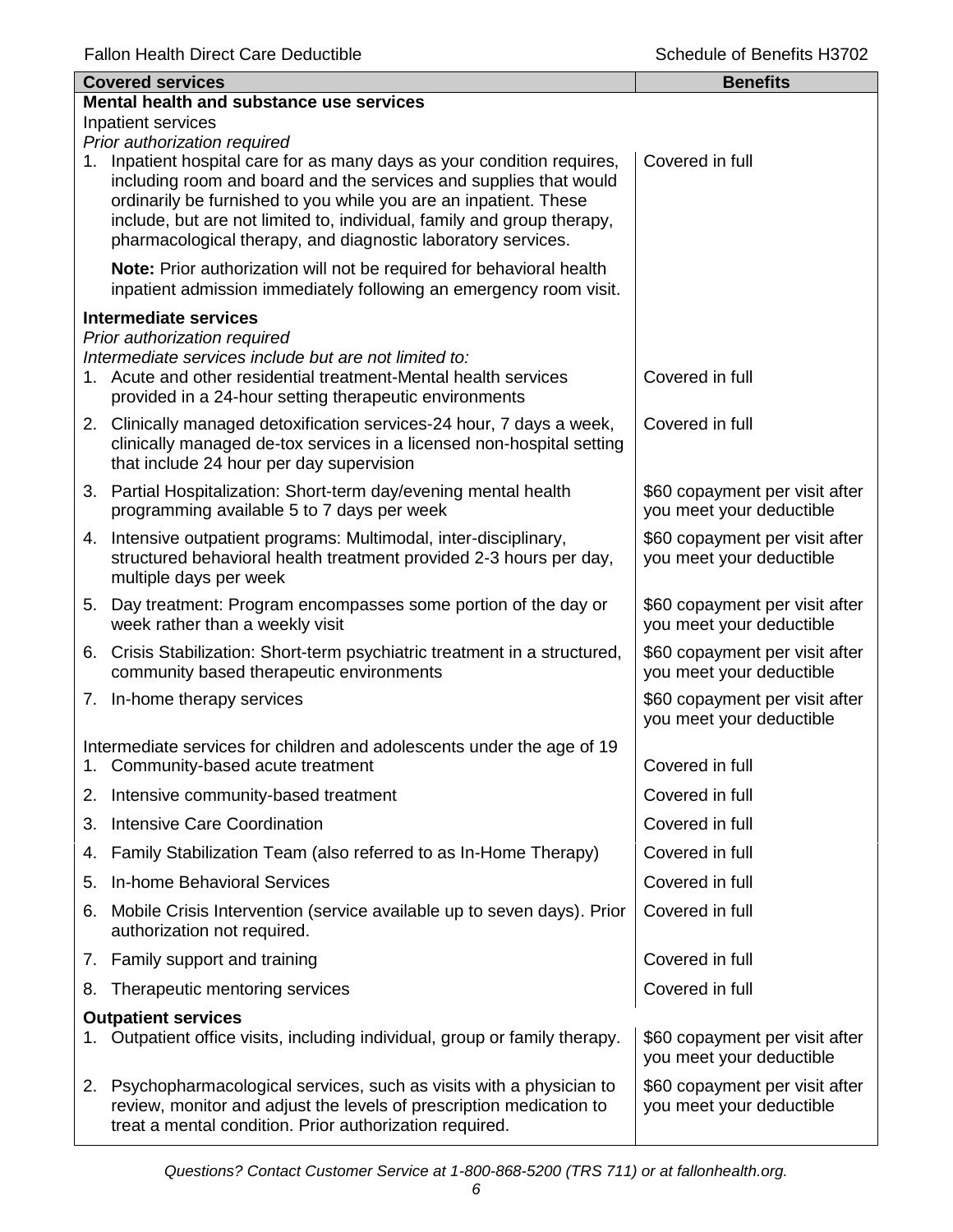| <b>Covered services</b>                                                                                                                                                                                                                                                                                                                                                                    | <b>Benefits</b>                                                                                             |  |  |
|--------------------------------------------------------------------------------------------------------------------------------------------------------------------------------------------------------------------------------------------------------------------------------------------------------------------------------------------------------------------------------------------|-------------------------------------------------------------------------------------------------------------|--|--|
| Mental health and substance use services, continued                                                                                                                                                                                                                                                                                                                                        |                                                                                                             |  |  |
| 3. Neuropsychological assessment services when medically<br>necessary. Prior authorization required.                                                                                                                                                                                                                                                                                       | \$60 copayment per visit after<br>you meet your deductible                                                  |  |  |
| Note: Effective for plan years beginning on or after October 1, 2015,<br>Massachusetts state law (Chapter 258 of the Acts of 2014) restricts the<br>circumstances in which insurers may require prior authorization for<br>substance use services. We will not require prior authorization for<br>substance use services in any circumstances where this is not allowed<br>by Chapter 258. |                                                                                                             |  |  |
| <b>Office visits and outpatient services</b>                                                                                                                                                                                                                                                                                                                                               |                                                                                                             |  |  |
| 1. Office visits, to diagnose or treat an illness or an injury<br>Telehealth visits done via a secure, real time Telemedicine<br>$\bullet$<br>platform which is inclusive of both an audio and visual<br>component.                                                                                                                                                                        | \$60 copayment per visit with<br>a PCP and certain other<br>providers after you meet your<br>deductible     |  |  |
|                                                                                                                                                                                                                                                                                                                                                                                            | \$90 copayment per visit with<br>a specialist after you meet<br>your deductible                             |  |  |
| 2. A second opinion, upon your request, with another plan provider                                                                                                                                                                                                                                                                                                                         | \$60 copayment per visit with<br>a PCP and certain other<br>providers after you meet your<br>deductible     |  |  |
|                                                                                                                                                                                                                                                                                                                                                                                            | \$90 copayment per visit with<br>a specialist after you meet<br>your deductible                             |  |  |
| 3. Certain drugs covered under medical benefits, and that are ordered,<br>supplied and administered by a plan provider                                                                                                                                                                                                                                                                     | Covered in full after you meet<br>your deductible                                                           |  |  |
| 4. Allergy injections                                                                                                                                                                                                                                                                                                                                                                      | Covered in full                                                                                             |  |  |
| 5. Radiation therapy and Chemotherapy                                                                                                                                                                                                                                                                                                                                                      | Covered in full after you meet<br>your deductible                                                           |  |  |
| 6. Respiratory therapy                                                                                                                                                                                                                                                                                                                                                                     | Covered in full after you meet<br>your deductible                                                           |  |  |
| 7. Hormone replacement services in the doctor's office for<br>perimenopausal or postmenopausal women                                                                                                                                                                                                                                                                                       | \$60 copayment per visit after<br>you meet your deductible                                                  |  |  |
| Diagnostic lab services ordered by a plan provider, in relation to a<br>8.<br>covered office visit                                                                                                                                                                                                                                                                                         | \$200 copayment after you<br>meet your deductible                                                           |  |  |
| 9. Diagnostic X-ray services ordered by a plan provider, in relation to a<br>covered office visit                                                                                                                                                                                                                                                                                          | \$200 copayment after you<br>meet your deductible                                                           |  |  |
| 10. Other diagnostic services including but not limited to, EKG,<br>endoscopy, colonoscopy and ultrasound                                                                                                                                                                                                                                                                                  | Covered in full after you meet<br>your deductible                                                           |  |  |
| 11. High-tech imaging services, including but not limited to, MRI/MRA,<br>CT/CTA, PET scans and nuclear cardiology imaging. Limited to one<br>copayment per day when performed at the same facility for the<br>same diagnosis. (Prior authorization required.)                                                                                                                             | \$1,200 copayment per MRI,<br>CT, PET scan or nuclear<br>cardiology image after you<br>meet your deductible |  |  |
|                                                                                                                                                                                                                                                                                                                                                                                            |                                                                                                             |  |  |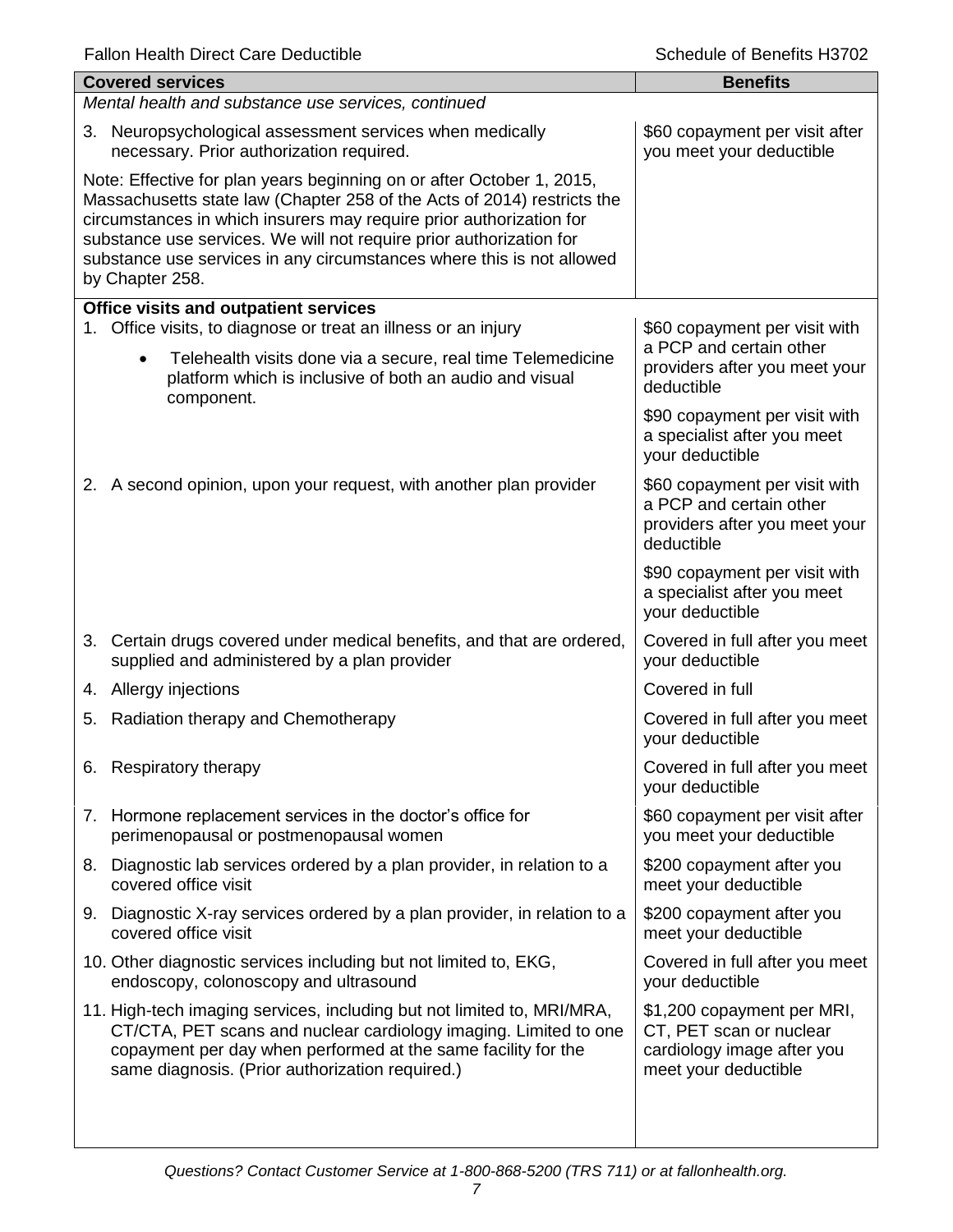| <b>Fallon Health Direct Care Deductible</b> |  |  |
|---------------------------------------------|--|--|
|---------------------------------------------|--|--|

| <b>Fallon Health Direct Care Deductible</b>                                                                                                                                                                                                                            | Schedule of Benefits H3702                                                                                                                                  |
|------------------------------------------------------------------------------------------------------------------------------------------------------------------------------------------------------------------------------------------------------------------------|-------------------------------------------------------------------------------------------------------------------------------------------------------------|
| <b>Covered services</b>                                                                                                                                                                                                                                                | <b>Benefits</b>                                                                                                                                             |
| Office visits and outpatient services, continued                                                                                                                                                                                                                       |                                                                                                                                                             |
| 12. Chiropractic services for acute musculoskeletal conditions. The<br>condition must be new or an acute exacerbation of a previous<br>condition. Chiropractic services will be covered as medically<br>necessary.                                                     | \$60 copayment per visit after<br>you meet your deductible                                                                                                  |
| $\bullet$<br>Outpatient lab tests and x-rays                                                                                                                                                                                                                           | See Diagnostic lab, x-ray and<br>high-tech imaging services                                                                                                 |
| 13. Outpatient renal dialysis at a plan-designated center or continuous<br>ambulatory peritoneal dialysis                                                                                                                                                              | Covered in full after you meet<br>your deductible                                                                                                           |
| 14. Diabetes outpatient self-management training and education,<br>including medical nutrition therapy, provided by a certified diabetes<br>health care provider                                                                                                       | \$60 copayment per visit after<br>you meet your deductible                                                                                                  |
| 15. Laboratory tests necessary for the diagnosis or treatment of<br>diabetes, including glycosylated hemoglobin, or HbAlc, tests, and<br>urinary/protein/microalbumin and lipid profiles                                                                               | \$200 copayment after you<br>meet your deductible                                                                                                           |
| 16. Medical social services provided to assist you in adjustment to your<br>or your family member's illness. This includes assessment,<br>counseling, consultation and assistance in accessing community<br>resources.                                                 | \$60 copayment per visit after<br>you meet your deductible                                                                                                  |
| 17. Outpatient surgery, anesthesia and the medically necessary<br>preoperative and postoperative care related to the surgery                                                                                                                                           | \$1,200 copayment per<br>surgery after you meet your<br>deductible when provided in<br>a hospital outpatient, day<br>surgery or ambulatory care<br>facility |
| 18. Visit to a contracted limited service clinic. Services are provided for<br>a variety of common illnesses, including, but not limited to:<br>strep throat<br>ear, eyes, sinus, bladder and bronchial infections<br>minor skin conditions (e.g. sunburn, cold sores) | \$60 copayment per visit after<br>you meet your deductible                                                                                                  |
| 19. Podiatry care<br>Outpatient lab tests and x-rays                                                                                                                                                                                                                   | See Diagnostic lab, x-ray and<br>imaging services                                                                                                           |
| Outpatient surgical services                                                                                                                                                                                                                                           | See Outpatient surgery                                                                                                                                      |
| Outpatient medical care                                                                                                                                                                                                                                                | See Office visits                                                                                                                                           |
| Oral surgery and related services                                                                                                                                                                                                                                      |                                                                                                                                                             |
| Referral and prior authorization required (except for extraction of impacted teeth or lingual frenectomy)<br>1. Removal or exposure of impacted teeth, including both hard and<br>soft tissue impactions, or an evaluation for this procedure                          | \$90 copayment per visit after<br>you meet your deductible                                                                                                  |
| 2. Surgical treatments of cysts, affecting the teeth or gums, that must<br>be rendered by a plan oral surgeon                                                                                                                                                          | \$90 copayment per visit after<br>you meet your deductible                                                                                                  |
| Treatment of fractures of the jaw bone (mandible) or any facial bone<br>3.                                                                                                                                                                                             | \$90 copayment per visit after<br>you meet your deductible                                                                                                  |
| 4. Evaluation and surgery for the treatment of temporomandibular joint<br>disorder when a medical condition is diagnosed, or for surgery                                                                                                                               | \$90 copayment per visit after<br>you meet your deductible                                                                                                  |

related to the jaw or any structure connected to the jaw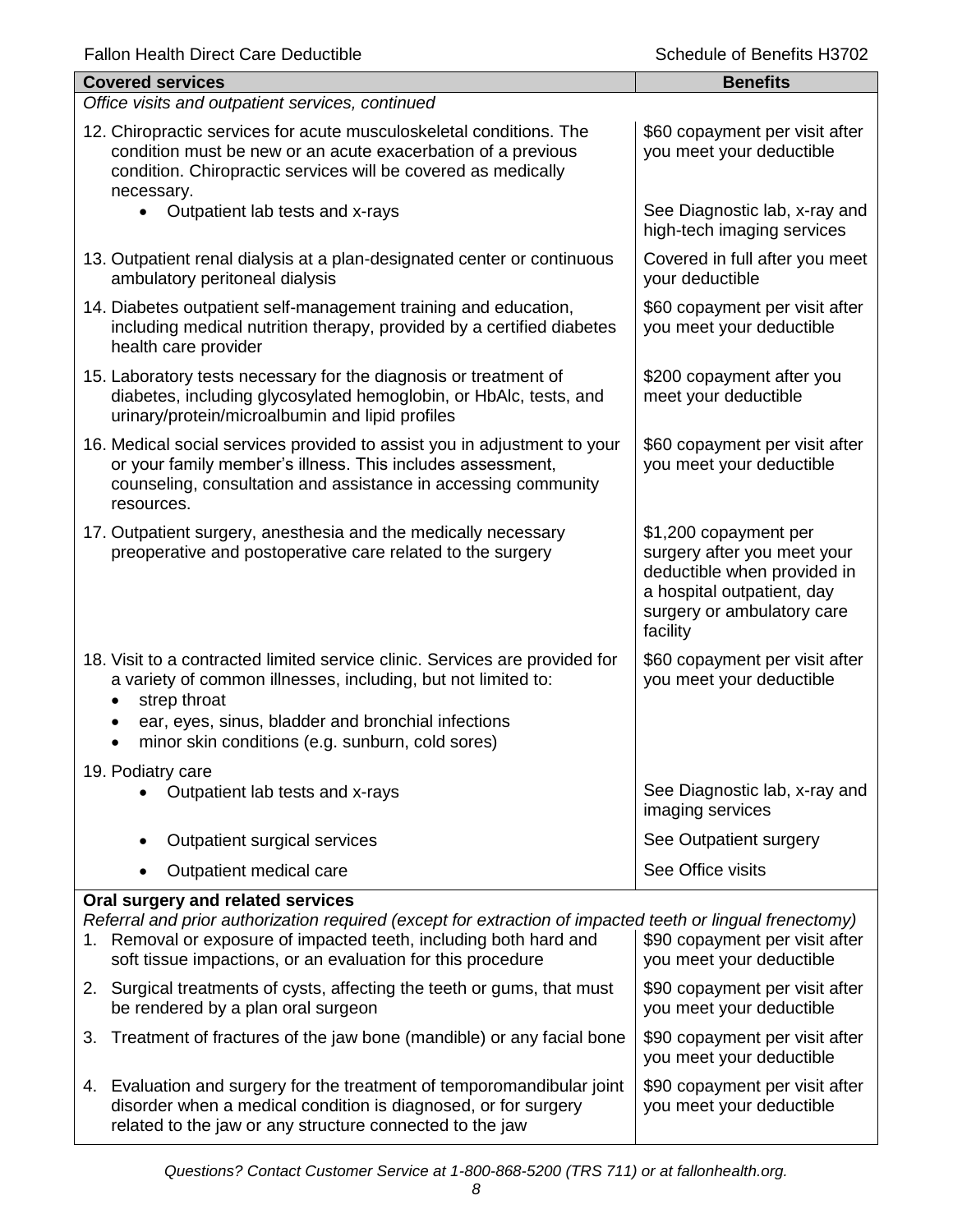| Schedule of Benefits H3702                                                                                                                                                                                                 |
|----------------------------------------------------------------------------------------------------------------------------------------------------------------------------------------------------------------------------|
| <b>Benefits</b>                                                                                                                                                                                                            |
|                                                                                                                                                                                                                            |
| \$90 copayment per visit after<br>you meet your deductible                                                                                                                                                                 |
| \$90 copayment per visit after<br>you meet your deductible                                                                                                                                                                 |
| \$60 copayment per visit to a<br>physician's or dentist's office<br>after you meet your<br>deductible                                                                                                                      |
| \$1,200 copayment per visit to<br>an emergency room after you<br>meet your deductible                                                                                                                                      |
| Note: These benefits are for oral surgery services in an office setting. Oral surgery services in a hospital<br>outpatient, day surgery or ambulatory care facility, or as an inpatient are covered in full after you meet |
| See Office visits and outpatient services for diagnostic lab and X-ray services.                                                                                                                                           |
|                                                                                                                                                                                                                            |
| \$60 copayment per visit with<br>a PCP and certain other<br>providers after you meet your<br>deductible                                                                                                                    |
| \$90 copayment per visit with<br>a specialist after you meet<br>your deductible                                                                                                                                            |
| \$1,200 copayment per<br>admission after you meet<br>your deductible                                                                                                                                                       |
| \$200 copayment after you<br>meet your deductible                                                                                                                                                                          |
| See Addendum: Pediatric<br><b>Dental Services</b>                                                                                                                                                                          |
| See Addendum: Pediatric<br><b>Vision Services</b>                                                                                                                                                                          |
|                                                                                                                                                                                                                            |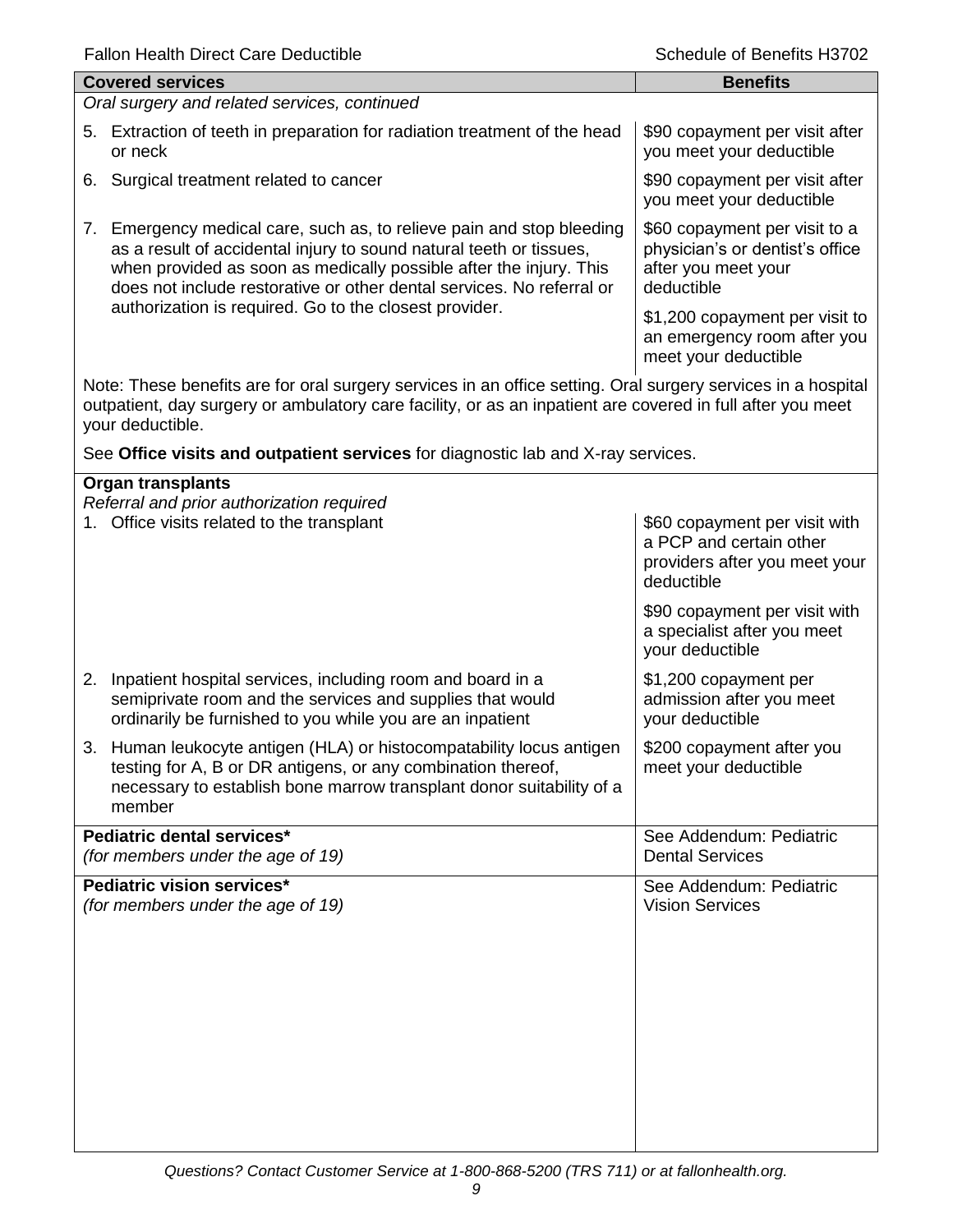| <b>Covered services</b>                                                                                                                                                                                                                                                                                                                                                                                                                                  | <b>Benefits</b>                                                                                                                                              |
|----------------------------------------------------------------------------------------------------------------------------------------------------------------------------------------------------------------------------------------------------------------------------------------------------------------------------------------------------------------------------------------------------------------------------------------------------------|--------------------------------------------------------------------------------------------------------------------------------------------------------------|
| <b>Prescription drugs</b>                                                                                                                                                                                                                                                                                                                                                                                                                                |                                                                                                                                                              |
| Covered prescription items:<br>• Prescription medication<br>Prescription contraceptive drugs and devices*<br>$\bullet$<br>Hormone replacement therapy for peri- and post-menopausal<br>$\bullet$<br>women<br>Injectable agents (self-administered**)                                                                                                                                                                                                     | Network pharmacy:<br>Tier 1: \$30 copayment<br>Tier 2: \$60 copayment<br>Tier 3: \$100 copayment<br>Tier 4: \$250 copayment<br>for up to a 30-day supply     |
| Insulin<br>$\bullet$<br>Syringes (including insulin syringes) or needles when medically<br>necessary<br>Supplies for the treatment of diabetes, as required by state law,<br>including:<br>blood glucose monitoring strips<br>urine glucose strips<br>—<br>lancets<br>$\qquad \qquad$<br>ketone strips<br>$\qquad \qquad -$<br>Special medical formulas to treat certain metabolic disorders as<br>required by state law (prior authorization required). | Mail-order pharmacy:<br>Tier 1: \$60 copayment<br>Tier 2: \$120 copayment<br>Tier 3: \$200 copayment<br>Tier 4: \$750 copayment<br>for up to a 90-day supply |
| *Generic prescription contraceptive drugs and devices are covered in<br>full. Brand name prescription contraceptive drugs and devices with no<br>generic equivalent are covered in full (prior authorization required).                                                                                                                                                                                                                                  |                                                                                                                                                              |
| ** Injectables administered in the doctor's office or under other<br>professional supervision are covered as a medical benefit.                                                                                                                                                                                                                                                                                                                          |                                                                                                                                                              |
| Orally administered anticancer medications used to kill or slow the<br>growth of cancerous cells                                                                                                                                                                                                                                                                                                                                                         | Covered in full                                                                                                                                              |
| Certain medications cannot be limited to a 30-day supply due to<br>manufacturer packaging, for example, a prefilled syringe. In these<br>cases, you will be charged the applicable copay/coinsurance based on<br>the actual day supply.                                                                                                                                                                                                                  |                                                                                                                                                              |
| Note: Medical and surgical supplies obtained through a pharmacy may<br>have a drug prescription benefit cost-sharing applied.                                                                                                                                                                                                                                                                                                                            |                                                                                                                                                              |
|                                                                                                                                                                                                                                                                                                                                                                                                                                                          |                                                                                                                                                              |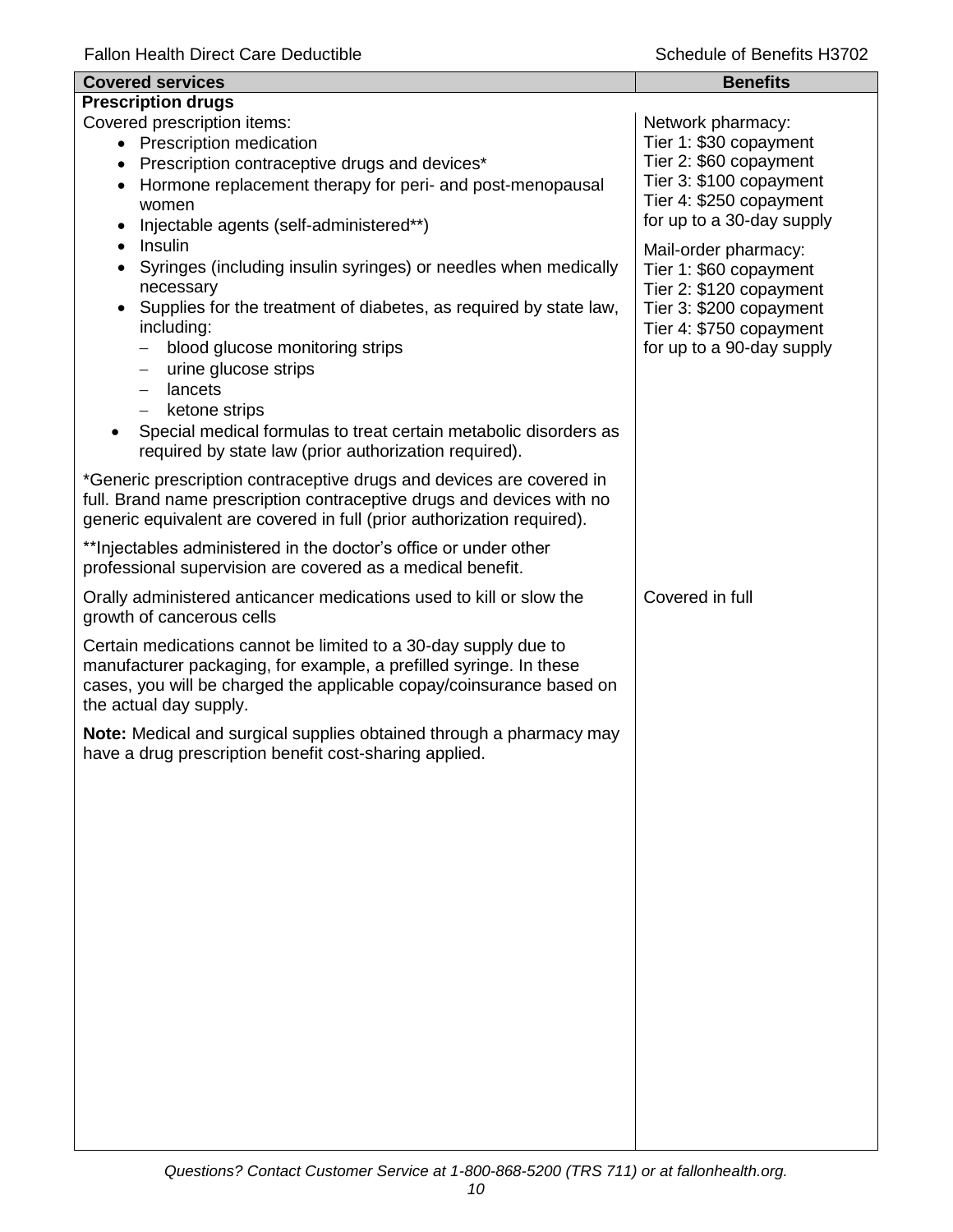|    | <b>Covered services</b>                                                                                                                                                                                                                                                                                                                                                                                                                                                                   | <b>Benefits</b> |
|----|-------------------------------------------------------------------------------------------------------------------------------------------------------------------------------------------------------------------------------------------------------------------------------------------------------------------------------------------------------------------------------------------------------------------------------------------------------------------------------------------|-----------------|
|    | <b>Preventive care</b>                                                                                                                                                                                                                                                                                                                                                                                                                                                                    |                 |
|    | 1. Routine physical exams for the prevention and detection of disease                                                                                                                                                                                                                                                                                                                                                                                                                     | Covered in full |
|    | 2. Immunizations that are included on the formulary, that are for<br>covered medical benefits and that are ordered, supplied and<br>administered by a plan physician. If administered by a plan<br>specialist, you will generally need to obtain a referral to see the<br>specialist.                                                                                                                                                                                                     | Covered in full |
|    | 3. A baseline mammogram for women age 35 to 40, and a yearly<br>mammogram for women age 40 and older                                                                                                                                                                                                                                                                                                                                                                                      | Covered in full |
|    | 4. Routine gynecological care services, including an annual Pap<br>smear (cytological screening) and pelvic exam                                                                                                                                                                                                                                                                                                                                                                          | Covered in full |
| 5. | Routine eye exams, once in each 12-month period                                                                                                                                                                                                                                                                                                                                                                                                                                           | Covered in full |
| 6. | Hearing and vision screening                                                                                                                                                                                                                                                                                                                                                                                                                                                              | Covered in full |
|    | 7. Well-child care and pediatric services, at least six times during the<br>child's first year after birth, at least three times during the next year,<br>then at least annually until the child's sixth birthday. This includes<br>the following services, as recommended by the physician and in<br>accordance with state law:<br>• physical examination<br>• history<br>measurements<br>• sensory screening<br>• neuropsychiatric evaluation<br>• development screening and assessment | Covered in full |
|    | 8. Pediatric services including:<br>appropriate immunizations<br>• hereditary and metabolic screening at birth<br>• newborn hearing screening test performed before the newborn<br>infant is discharged from the hospital or birthing center<br>• tuberculin tests, hematocrit, hemoglobin, and other appropriate<br>blood tests and urinalysis<br>• lead screening                                                                                                                       | Covered in full |
|    | 9. Female consultations, examinations, procedures, contraceptive<br>devices, and medical services related to the use of all contraceptive<br>methods*                                                                                                                                                                                                                                                                                                                                     | Covered in full |
|    | 10. Tobacco counseling sessions with your primary physician or other<br>provider designed to create a plan to stop smoking.                                                                                                                                                                                                                                                                                                                                                               | Covered in full |
|    | * Prescription contraceptive devices are covered under the prescription<br>drug benefit.                                                                                                                                                                                                                                                                                                                                                                                                  |                 |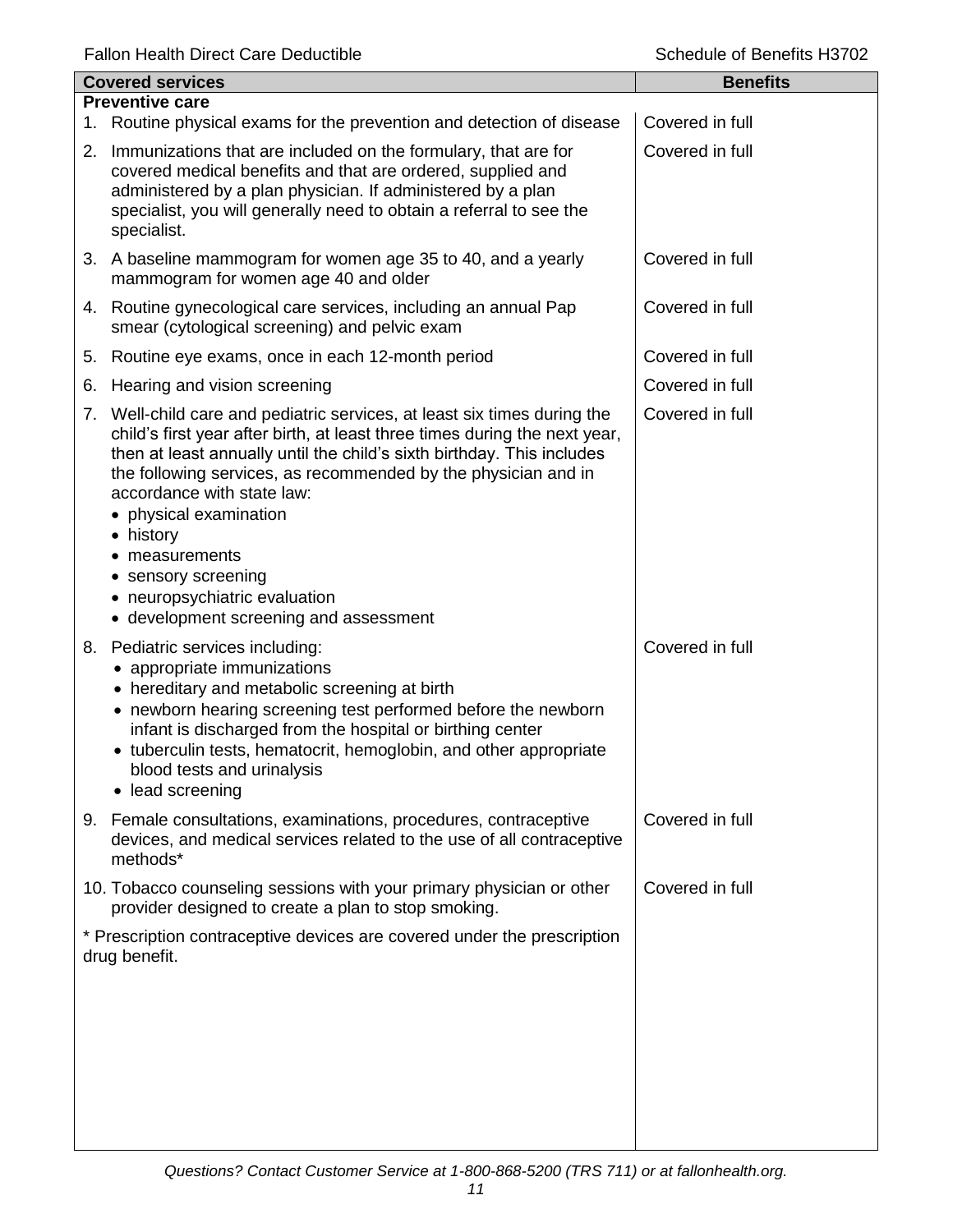| <b>Covered services</b>                                                                                                                                                                                                                                                                                                                                                                                                                               | <b>Benefits</b>                                                      |
|-------------------------------------------------------------------------------------------------------------------------------------------------------------------------------------------------------------------------------------------------------------------------------------------------------------------------------------------------------------------------------------------------------------------------------------------------------|----------------------------------------------------------------------|
| <b>Reconstructive surgery</b><br>Referral and prior authorization required (unless provided by a Reliant<br>Medical Group specialist and you have a Reliant Medical Group PCP)<br>1. Inpatient hospital services including room and board in a<br>semiprivate room and the services and supplies that would<br>ordinarily be furnished to you while you are an inpatient, including<br>Massachusetts mandated services for cleft lip and cleft palate | \$1,200 copayment per<br>admission after you meet<br>your deductible |
| <b>Rehabilitation and habilitation services</b><br>Referral required                                                                                                                                                                                                                                                                                                                                                                                  |                                                                      |
| 1. Physical and occupational therapy services are covered for up to 60<br>visits combined per benefit period when medically necessary with a<br>PCP referral. After 60 combined physical and occupational therapy<br>visits, prior authorization based on medical necessity is required for<br>additional visits.                                                                                                                                     | \$90 copayment per visit after<br>you meet your deductible           |
| 2. Medically necessary services for the diagnosis and treatment of<br>speech, hearing and language disorders when services are<br>provided by a plan provider who is a speech-language pathologist<br>or audiologist; and at a plan facility or a plan provider's office with a<br>PCP referral. After 30 speech therapy visits, prior authorization<br>based on medical necessity is required for additional visits.                                 | \$90 copayment per visit after<br>you meet your deductible           |
| 3. Cardiac rehabilitation services to treat cardiovascular disease in<br>accordance with state law and Department of Public Health<br>regulations                                                                                                                                                                                                                                                                                                     | \$90 copayment per visit after<br>you meet your deductible           |
| 4. Medically necessary early intervention services delivered by a<br>certified early intervention specialist, according to operational<br>standards developed by the Department of Public Health, for<br>children from birth to their third birthday.                                                                                                                                                                                                 | Covered in full                                                      |
| 5. Pulmonary rehabilitation services for chronic obstructive pulmonary<br>disease (COPD) are covered for up to two one-hour sessions per<br>day, for up to 36 lifetime sessions.                                                                                                                                                                                                                                                                      | Covered in full after you meet<br>your deductible                    |
| <b>Skilled nursing facility services</b><br>Referral and prior authorization required<br>1. Inpatient hospital services, for up to 100 days per benefit period<br>provided criteria is met, including room and board in a semiprivate<br>room and the services and supplies that would ordinarily be<br>furnished to you while you are an inpatient                                                                                                   | \$1,200 copayment per<br>admission after you meet<br>your deductible |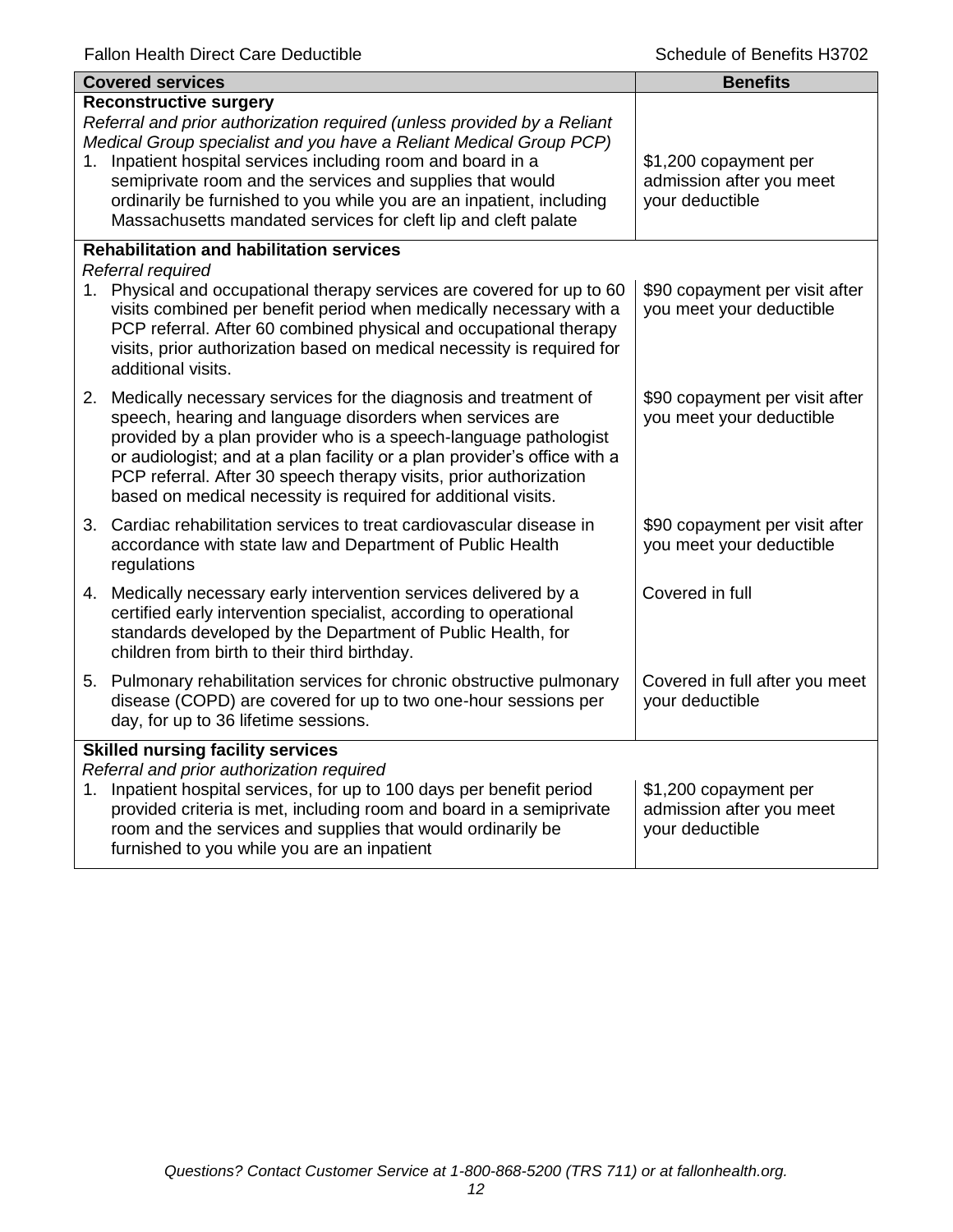# **Addendum Pediatric Dental Services**

### *This addendum is part of your Member* Handbook/Evidence of Coverage.

This addendum provides you with the cost-sharing that you are responsible for when you get covered pediatric dental care from a plan dentist for members under the age of 19. For a list of plan dentists, go to fallonhealth.org or call Customer Service at 1-800-868-5200 (TRS 711).

# **Preventive and Diagnostic Services**

|                                                                             | <b>Benefits</b> |
|-----------------------------------------------------------------------------|-----------------|
| <b>Preventive and Diagnostic Services</b>                                   |                 |
| Comprehensive Evaluation (once per lifetime per provider or location)<br>٠  |                 |
| Periodic Oral Exams (two per benefit period)<br>$\bullet$                   |                 |
| Limited oral evaluation (two per benefit period)<br>$\bullet$               |                 |
| Full mouth x-rays (once every 36 months per provider or location)           |                 |
| Panoramic x-rays (once every 36 months per provider or location)            |                 |
| Bitewing x-rays (two per benefit period)<br>٠                               | Covered in full |
| Single tooth x-rays (one per visit)                                         |                 |
| Teeth cleaning, including minor scaling procedures (two per benefit period) |                 |
| Fluoride Treatments (one per day per provider or location)                  |                 |
| Space maintainers                                                           |                 |
| Sealants (Please note: Sealants are not covered on previously restored      |                 |
| teeth) (Once every 36 months per provider or location)                      |                 |

# **Basic Covered Services**

|                                                                           | <b>Benefits</b> |
|---------------------------------------------------------------------------|-----------------|
| <b>Basic Covered Services</b>                                             |                 |
| Amalgam restorations (once per benefit period per tooth)                  |                 |
| Composite resin restorations (once per benefit period per tooth)          |                 |
| Recement crowns/onlays                                                    |                 |
| Rebase or reline dentures (once every 24 months)                          |                 |
| Root canals on permanent teeth (once per lifetime per tooth)              |                 |
| Prefabricated stainless steel crowns (once per lifetime per tooth)        |                 |
| Periodontal scaling and root planning (once every 36 months)              | 25% coinsurance |
| Simple extractions (once per lifetime per tooth, erupted or exposed root) |                 |
| Surgical extractions (once per lifetime per tooth)                        |                 |
| Vital pulpotomy                                                           |                 |
| Apeicocectomy                                                             |                 |
| Palliative care                                                           |                 |
| Anesthesia                                                                |                 |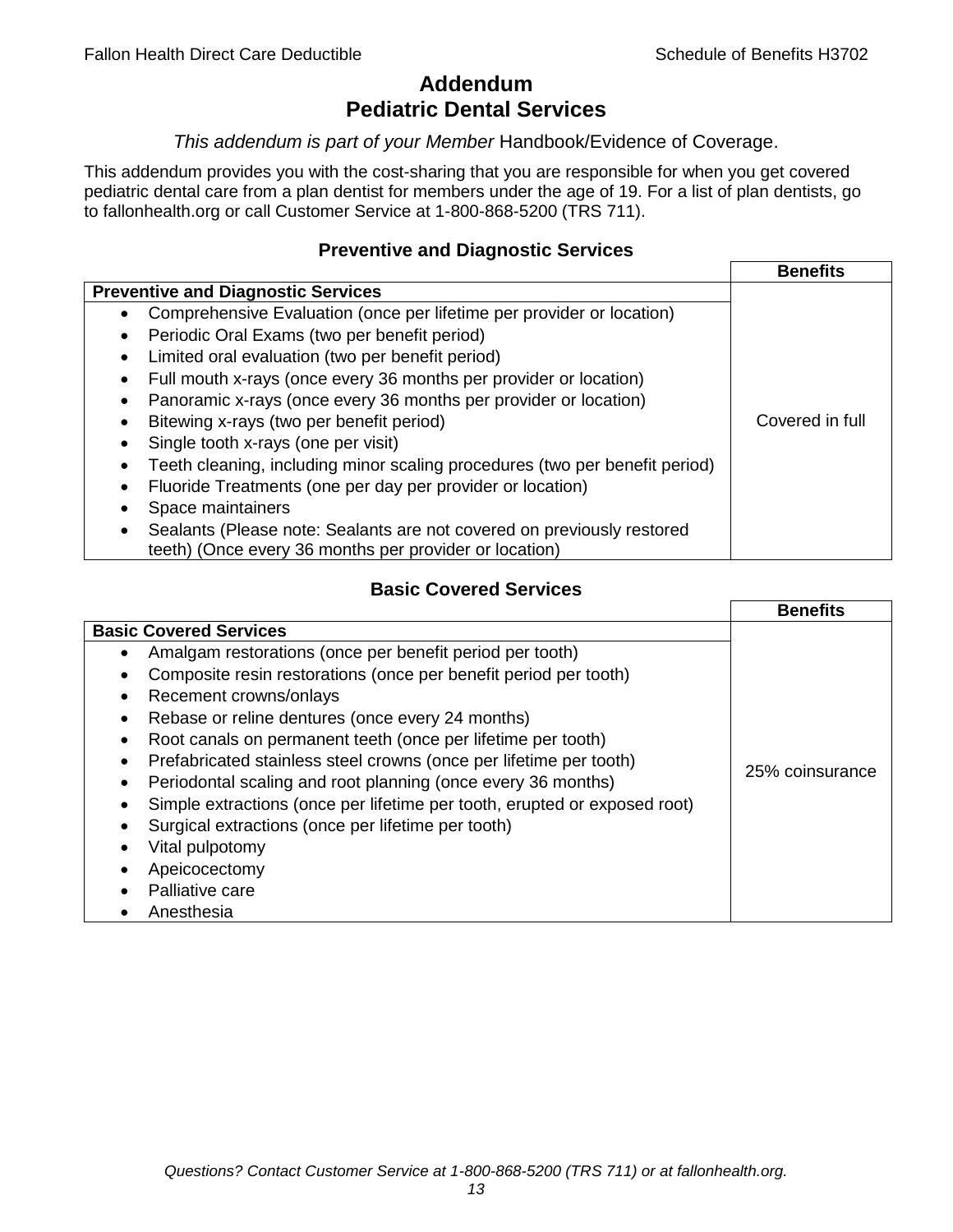# **Major Restorative Services**

|                                                                                                    | <b>Benefits</b> |
|----------------------------------------------------------------------------------------------------|-----------------|
| <b>Major Restorative Services</b>                                                                  |                 |
| • Crown, resin (once every 60 months per tooth)                                                    |                 |
| Porcelain/ceramic crowns (once every 60 months per tooth)<br>$\bullet$                             | 50% coinsurance |
| Porcelain fused to metal/mobile/high noble crowns (once every 60 months<br>$\bullet$<br>per tooth) |                 |
| Partial and complete dentures (once every 84 months)<br>$\bullet$                                  |                 |

# **Orthodontia**

|                                                                                                                                                                                                                                                                        | <b>Benefits</b> |
|------------------------------------------------------------------------------------------------------------------------------------------------------------------------------------------------------------------------------------------------------------------------|-----------------|
| <b>Orthodontia</b>                                                                                                                                                                                                                                                     |                 |
| Coverage is provided for services under the following conditions: only when<br>medically necessary; patient must have severe and handicapping malocclusion as<br>defined by HLD index score of 28 and/or one or more auto qualifiers. Prior<br>authorization required. | 50% coinsurance |

# **Related exclusions**

1. Any service that is not listed in this addendum is not covered.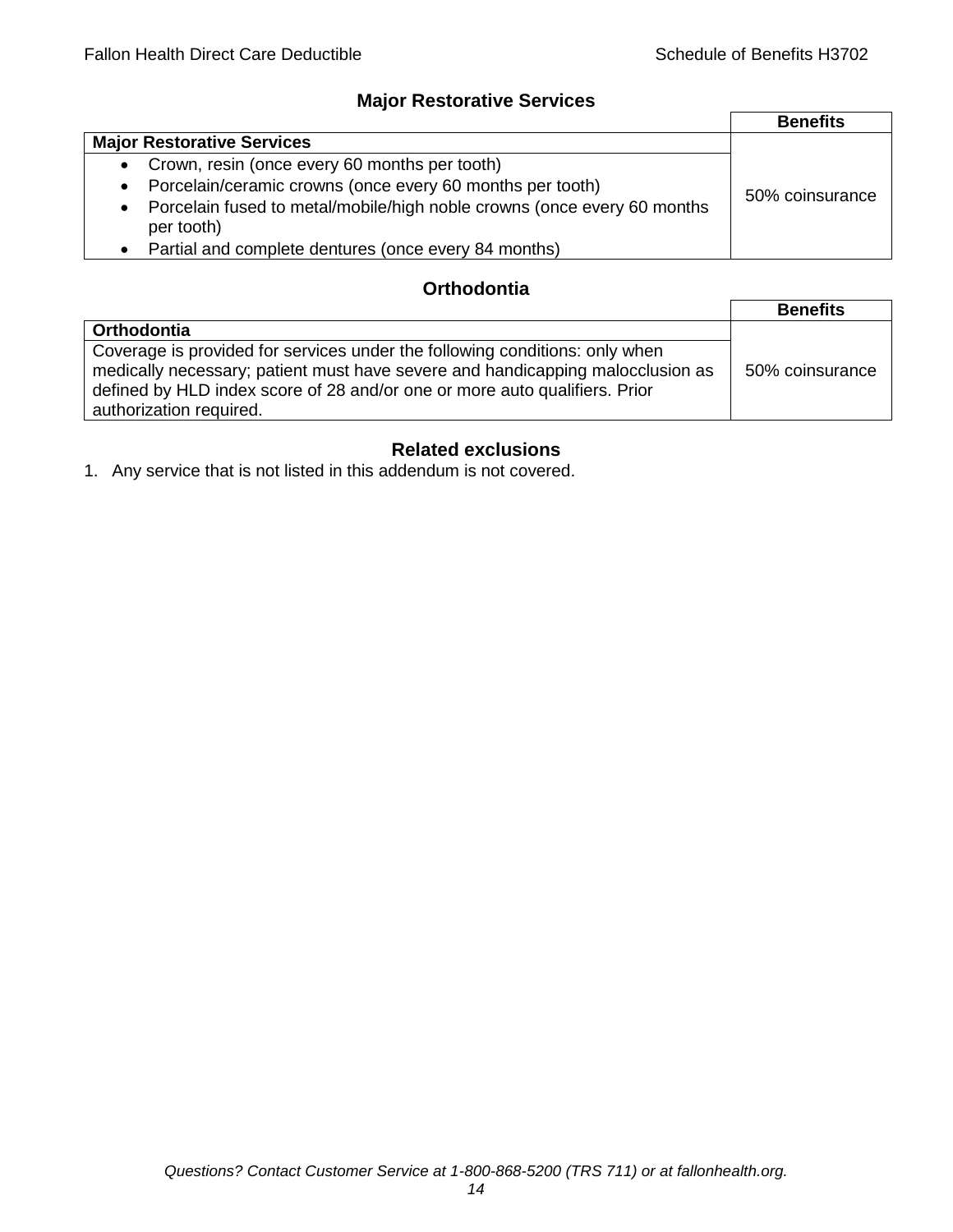# **Addendum Pediatric Vision Services**

### This addendum is part of your *Member Handbook/Evidence of Coverage*.

This addendum provides you with the cost-sharing that you are responsible for when you get covered pediatric vision care from a plan vision provider for members under the age of 19. For more information about your eye and vision care benefits, including a list of plan vision providers, go to fallonhealth.org or call Customer Service at 1-800-868-5200 (TRS 711).

| Service                                                 | Member cost                         |
|---------------------------------------------------------|-------------------------------------|
| Eye exam                                                |                                     |
| Exam with dilation as necessary, once per calendar year | \$0                                 |
| <b>Frames</b>                                           |                                     |
| One designated set, once per calendar year              | \$0                                 |
| Lenses:                                                 |                                     |
| <b>Standard lenses</b>                                  |                                     |
| Single vision                                           | \$0                                 |
| <b>Bifocal</b>                                          | \$0                                 |
| <b>Trifocal</b>                                         | \$0                                 |
| Lenticular                                              | \$0                                 |
| Progressive lenses                                      |                                     |
| Standard                                                | \$0                                 |
| Premium                                                 | \$0 for first \$120 of retail cost, |
|                                                         | 80% of any additional retail cost.  |
| Lens options                                            |                                     |
| Choice of plastic or glass lenses                       | \$0                                 |
| UV treatment                                            | \$0                                 |
| Tint – includes fashion and gradient tinting, and       | \$0                                 |
| oversized and glass-grey #3 prescription sunglass       |                                     |
| lenses                                                  |                                     |
| Standard plastic scratch coating                        | \$0                                 |
| Standard polycarbonate (kids)                           | \$0                                 |
| Plastic photosensitive lenses                           | \$0                                 |
|                                                         |                                     |
| Other options:<br>Intermediate vision lenses            | \$0                                 |
| Standard anti-reflective                                | \$45                                |
| Photochromic plastic                                    | 80% of retail cost                  |
| <b>Blended segment lenses</b>                           | 80% of retail cost                  |
| <b>Polarized lenses</b>                                 | 80% of retail cost                  |
| Premium anti-reflective costing                         | 80% of retail cost                  |
| Ultra anti-reflective coating                           | 80% of retail cost                  |
| Hi-Index lenses                                         | 80% of retail cost                  |
| Other add-ons                                           | 80% of retail cost                  |
| Additional complete pairs of eyewear                    | 60% of retail                       |
|                                                         |                                     |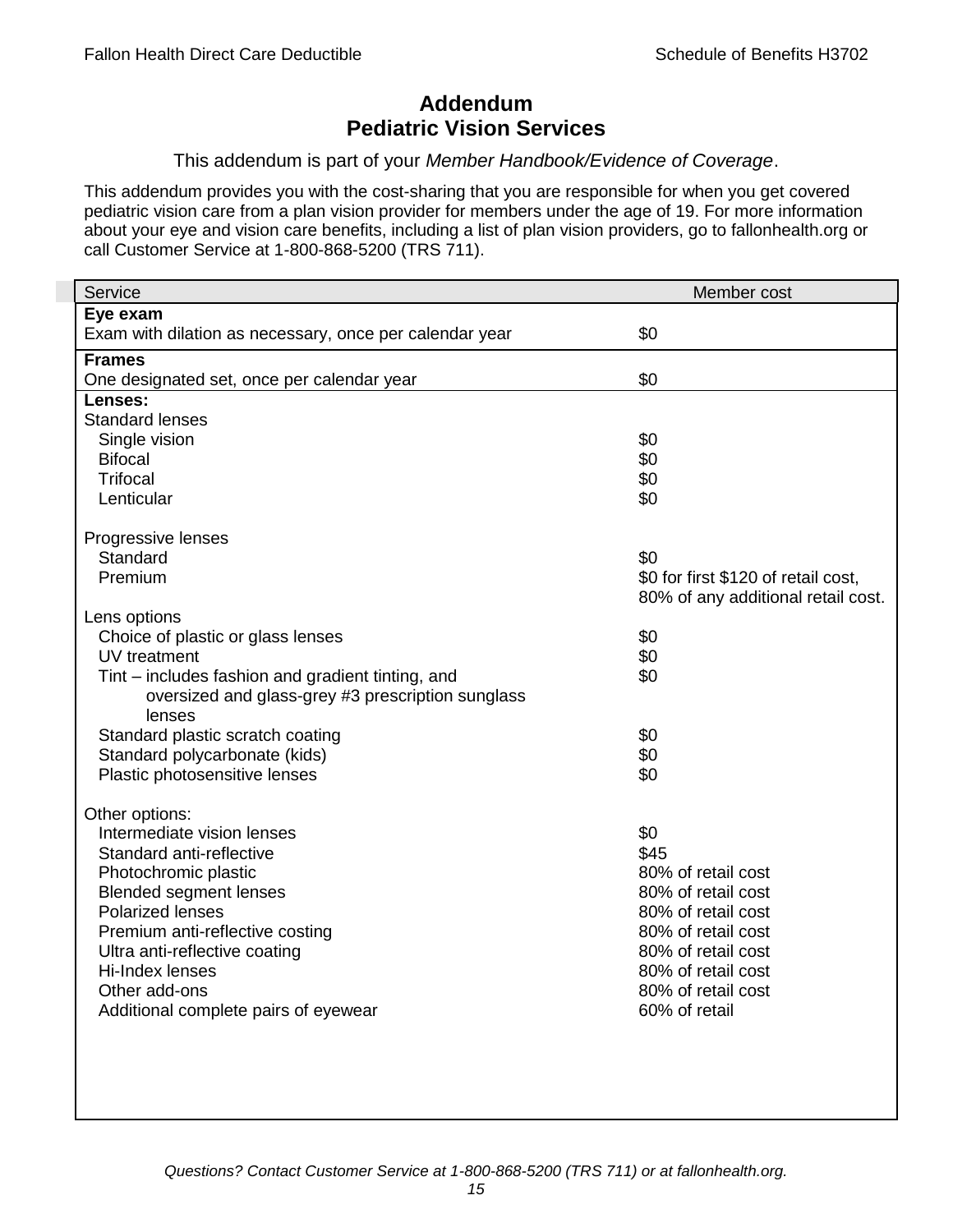| <b>Contact lenses</b><br>One pair of conventional contact lenses, in place of<br>eyeglass lenses                                                                                                                                                                                                                                  | \$0 for first \$150 of retail cost,<br>75% of any additional retail cost. |
|-----------------------------------------------------------------------------------------------------------------------------------------------------------------------------------------------------------------------------------------------------------------------------------------------------------------------------------|---------------------------------------------------------------------------|
| In place of a pair of conventional contact lenses, the<br>member may elect either of the following options:<br>Up to a 6 month supply of monthly or two-week<br>$\bullet$<br>single vision spherical or toric contact lenses<br>Up to a 3 month supply of daily disposable single<br>$\bullet$<br>vision spherical contact lenses |                                                                           |
|                                                                                                                                                                                                                                                                                                                                   | Up to \$55<br>10% discount from retail price                              |
| Standard contact lens fit and follow-up<br>Premium contact lens fit and follow-up                                                                                                                                                                                                                                                 | 85% of retail cost                                                        |
| Additional conventional contact lenses                                                                                                                                                                                                                                                                                            |                                                                           |
|                                                                                                                                                                                                                                                                                                                                   | \$0                                                                       |
| Medically necessary contact lenses, in place of other<br>eyewear                                                                                                                                                                                                                                                                  |                                                                           |
| Low vision services                                                                                                                                                                                                                                                                                                               | \$0                                                                       |
| •One comprehensive low vision evaluation, once<br>every five years, when medically necessary                                                                                                                                                                                                                                      | \$0                                                                       |
| • Follow-up care, four visits in any five year period,<br>when medically necessary<br>.Low vision aids, such as high-power spectacles,<br>magnifiers, and telescopes, once every 24<br>months, when medically necessary                                                                                                           | 25% of retail cost                                                        |
| Additional discounts on vision items are available; see<br>a plan provider or contact the plan for details.                                                                                                                                                                                                                       |                                                                           |

# **Related exclusions**

- 1. Orthoptic or vision training, subnormal vision aids and any associated supplemental testing; Aniseikonic lenses.
- 2. Medical and/or surgical treatment of the eye, eyes or supporting structures.
- 3. Any eye or vision examination, or any corrective eyewear required by a policyholder as a condition of employment; Safety eyewear.
- 4. Services provided as a result of any Workers' Compensation law, or similar legislation, or required by any governmental agency or program whether federal, state or subdivisions thereof.
- 5. Non-prescription lenses and/or contact lenses.
- 6. Non-prescription sunglasses.
- 7. Two pair of glasses in lieu of bifocals.
- 8. Services rendered after the date an insured person ceases to be covered under the policy, except when vision materials ordered before coverage ended are delivered, and the services rendered to the insured person are within 31 days from the date of such order.
- 9. Services or materials provided by any other group benefit plan providing vision care.
- 10. Lost or broken lenses, frames, glasses, or contact lenses will not be replaced except in the next benefit period when vision materials would become available.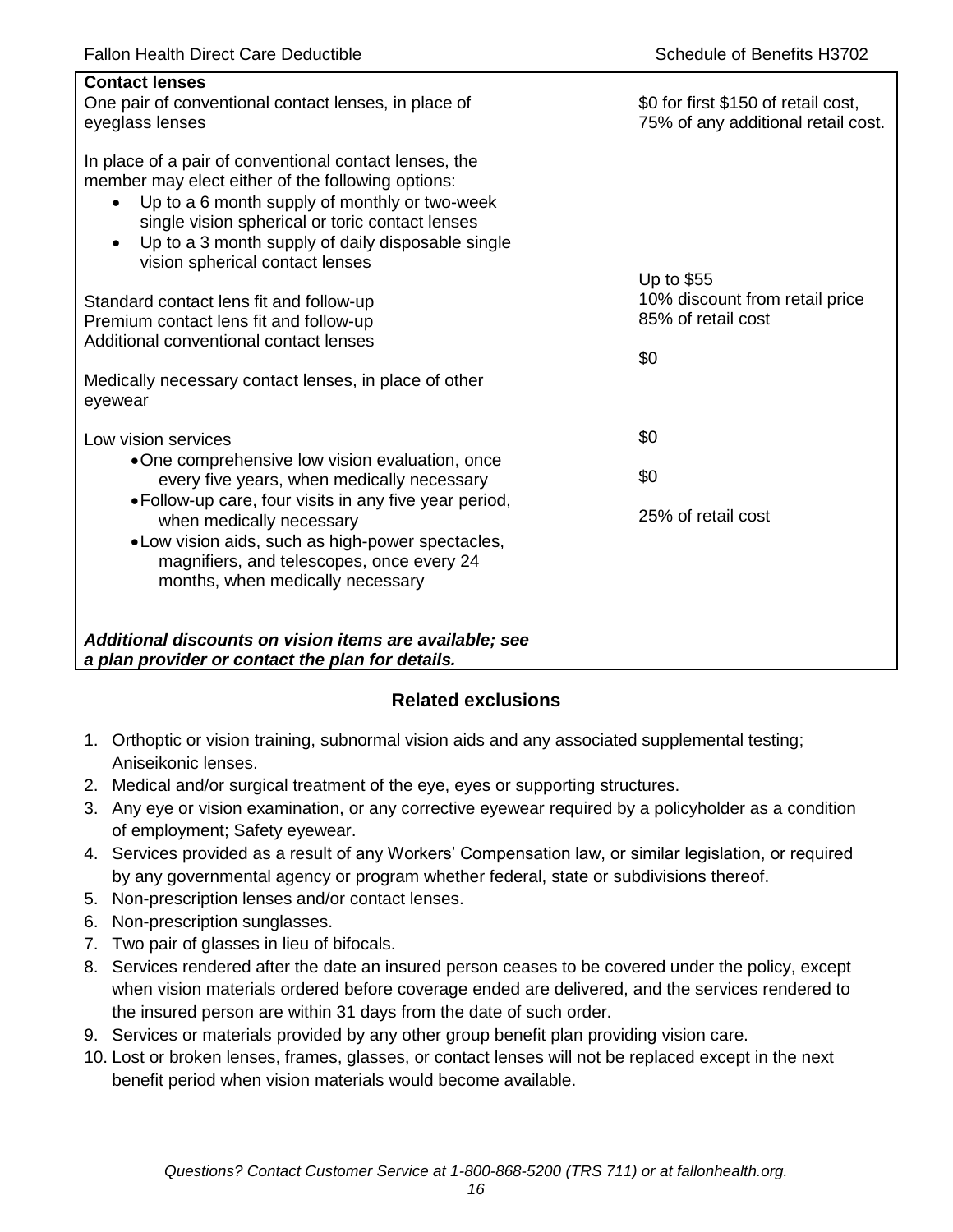# Notice of nondiscrimination

Fallon Health complies with applicable Federal civil rights laws and does not discriminate on the basis of race, color, national origin, age, disability or sex. Fallon does not exclude people or treat them differently because of race, color, national origin, age, disability or sex.

Fallon Health:

- Provides free aids and services to people with disabilities to communicate effectively with us, such as:
	- o Qualified sign language interpreters
	- $\circ$  Written information in other formats (large print, audio, accessible electronic formats, other formats)
- Provides free language services to people whose primary language is not English, such as:
	- o Qualified interpreters
	- o Information written in other languages

If you need these services, contact Customer Service at the phone number on the back of your member ID card, or by email at cs@fallonhealth.org.

If you believe that Fallon Health has failed to provide these services or discriminated in another way on the basis of race, color, national origin, age, disability or sex, you can file a grievance with:

Compliance Director Fallon Health 10 Chestnut St. Worcester, MA 01608

Phone: 1-508-368-9988 (TRS 711) Email: compliance@fallonhealth.org

You can file a grievance in person or by mail, fax or email. If you need help filing a grievance, the Compliance Director is available to help you.

You can also file a civil rights complaint with the U.S. Department of Health and Human Services, Office for Civil Rights, electronically through the Office for Civil Rights Complaint Portal, available at https://ocrportal.hhs.gov/ocr/portal/lobby.jsf, or by mail or phone at:

U.S. Department of Health and Human Services 200 Independence Avenue SW., Room 509F, HHH Building Washington, D.C., 20201

Phone: 1-800-368-1019 (TDD: 1-800-537-7697)

Complaint forms are available at http://www.hhs.gov/ocr/office/file/index.html.

16-735-009 Rev. 01 4/17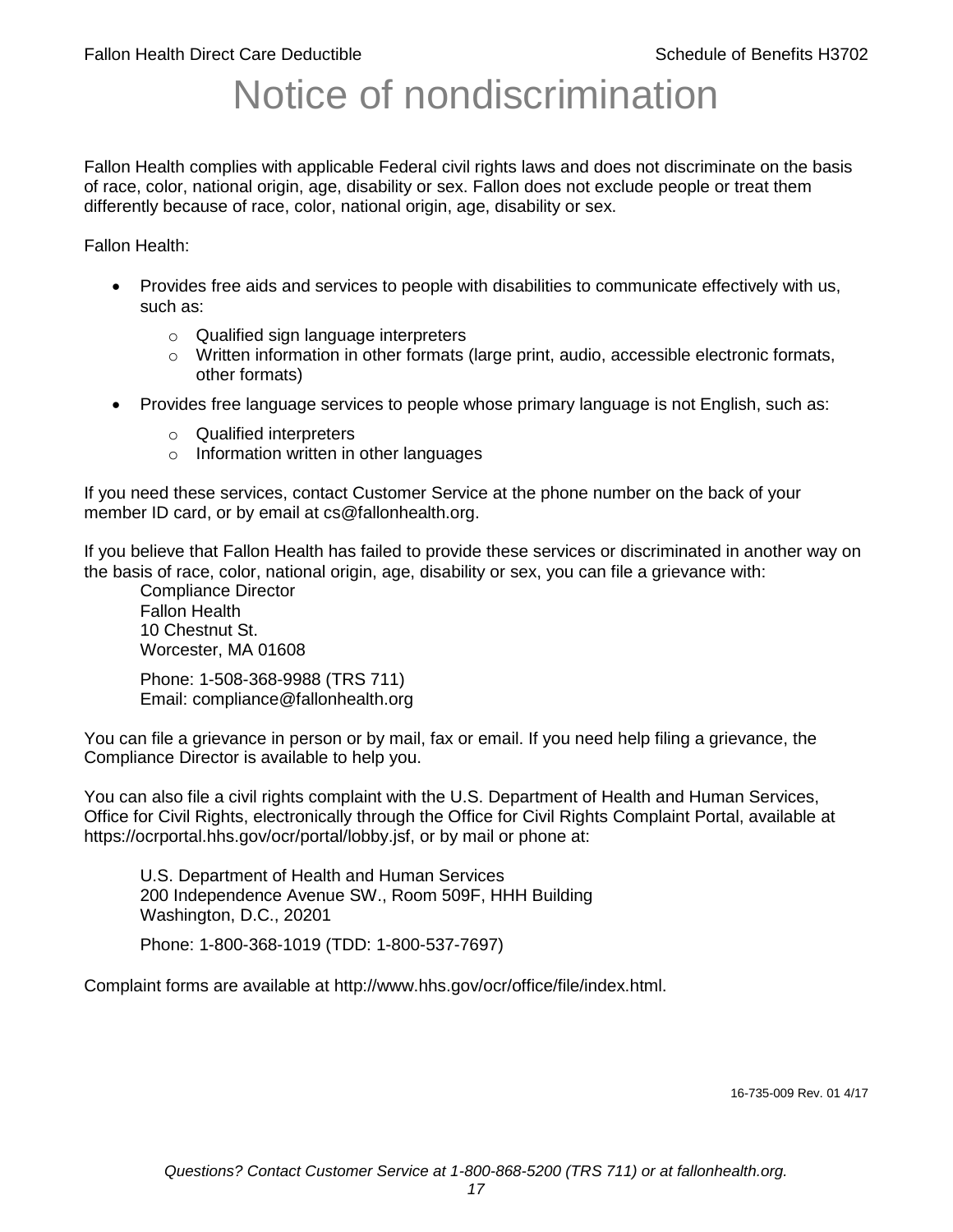# Important!

If you, or someone you're helping, has questions about Fallon Health, you have the right to get help and information in your language at no cost. To talk to an interpreter, call 1-800-868-5200.

#### **Spanish:**

Si usted, o alguien a quien usted está ayudando, tiene preguntas acerca de Fallon Health, tiene derecho a obtener ayuda e información en su idioma sin costo alguno. Para hablar con un intérprete, llame al 1-800-868-5200.

#### **Portuguese:**

Se você, ou alguém a quem você está ajudando, tem perguntas sobre o Fallon Health, você tem o direito de obter ajuda e informação em seu idioma e sem custos. Para falar com um intérprete, ligue para 1-800-868-5200.

#### **Chinese:**

如果您,或是您正在協助的對象,有關於[插入項目的名稱 Fallon Health 方面的問題, 您有權利免費以您的母語得到幫助和訊息。洽詢一位翻譯員, 請撥電話 [在此插入數字 1-800-868-5200.

#### **Haitian Creole:**

Si oumenm oswa yon moun w ap ede gen kesyon konsènan Fallon Health, se dwa w pou resevwa asistans ak enfòmasyon nan lang ou pale a, san ou pa gen pou peye pou sa. Pou pale avèk yon entèprèt, rele nan 1-800-868-5200.

#### **Vietnamese:**

Nếu quý vị, hay người mà quý vị đang giúp đỡ, có câu hỏi về Fallon Health, quý vị sẽ có quyền được giúp và có thêm thông tin bằng ngôn ngữ của mình miễn phí. Để nói chuyện với một thông dịch viên, xin gọi 1-800-868-5200.

#### **Russian:**

Если у вас или лица, которому вы помогаете, имеются вопросы по поводу Fallon Health, то вы имеете право на бесплатное получение помощи и информации на вашем языке. Для разговора с переводчиком позвоните по телефону 1-800-868-5200.

#### **Arabic:**

إن كان لديك أو لدى شخص تساعده أسئلة بخصوص Health Fallon، فلديك الحق في الحصول على المساعدة والمعلومات الضرورية بلغتك من دون اية تكلفة .للتحدث مع مترجم اتصل ب .1-800-868-5200

#### **Khmer/Cambodian:**

ប្រសិនបរើអ្នក ឬនរណាម្ននក់ដែលអ្នកកំពុងដែជយ ម្ននសំណួរអ្៎ពី Fallon Health រប, អ្នកម្ននសិេធិេ្រុលជំនួយនិងព័ែ៌ម្នន បៅកនុងភាសា ររស់អ្នក រោយម្ិនអ្ស់រ្ំ ក់ ។ ដររំម្ រនី ិយាយជាម្ួយអ្នក កែប្រ សូ ម្ 1-800-868-5200 ។